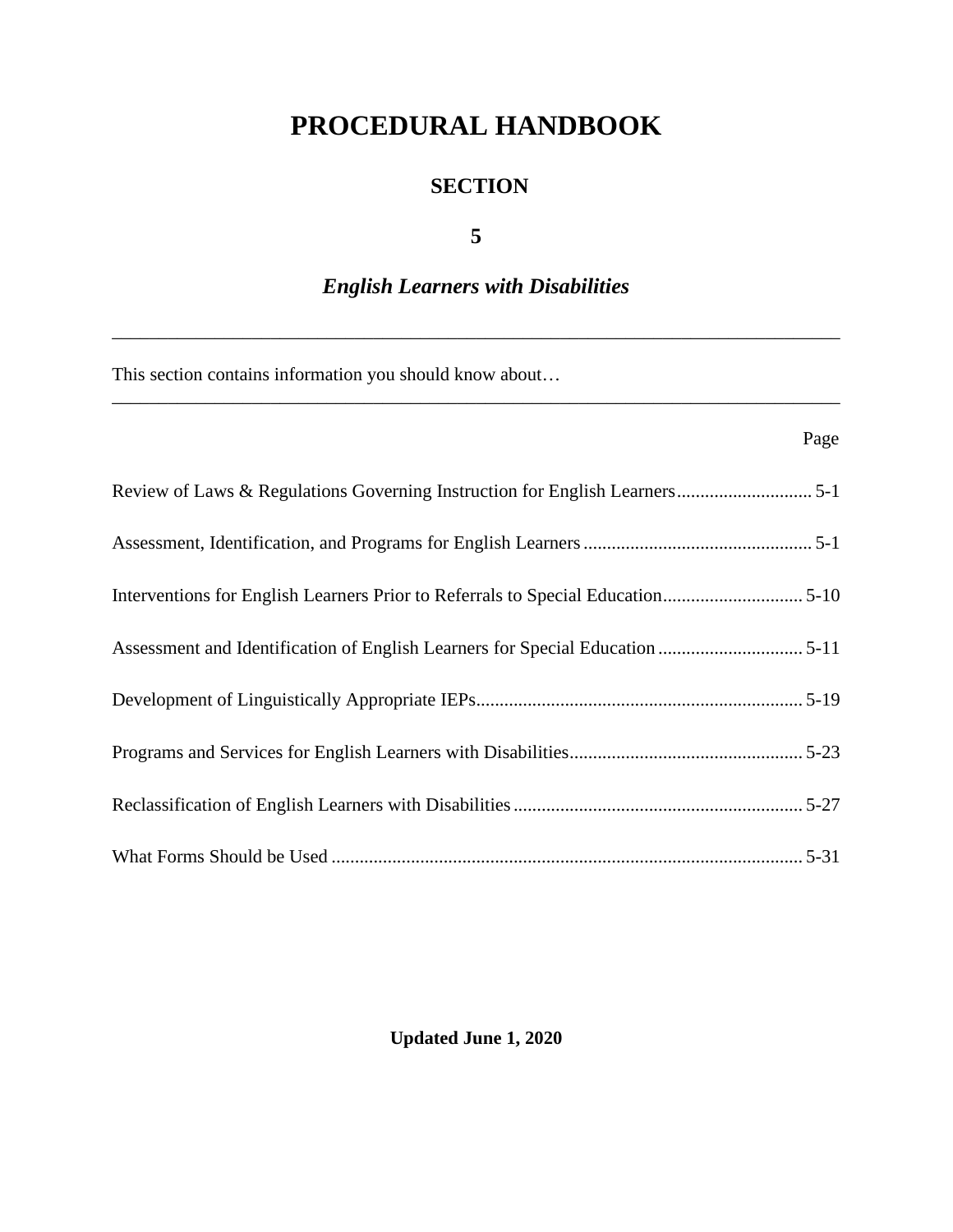# **SBCSELPA Meeting the Needs of English Learners with Disabilities Procedures and Guidelines**

#### **I. Review of Laws & Regulations Governing Instruction for English Learners**

The previous federal statute under Title III of the No Child Left Behind (NCLB) Act provided funding to help English learners (ELs) and immigrant students. NCLB required yearly improvements in academic achievement for English learner (EL) students. Measurement of EL achievement was tracked through "Annual Measurable Achievement Objectives" (AMAOs) each year. The performance targets for ELs are equal to those set for all students. AMAO 1 required EL students to show progress in attaining English proficiency, as measured by the California English Language Development Test (CELDT). AMAO 2 requires EL students to demonstrate Proficiency on the CELDT. AMAO 3 requires the EL subgroup to meet Adequate Yearly Progress (AYP) objectives at the local education agency (LEA) level. EL students demonstrate annual growth on the CELDT in one of three ways, depending on their CELDT performance the previous tested year:

If an EL earned an Overall level of Beginning (1), Early Intermediate (2), or Intermediate (3) on the CELDT the previous year, he or she must gain a minimum of one performance level Overall for the current year. For example, if an EL student scored Early Intermediate (2) on the CELDT Overall in 2009, he or she must score at least Intermediate (3) on the CELDT Overall in 2010.

If an EL earned an Overall level of Early Advanced (4) or Advanced (5) on the CELDT the previous year but was not yet classified as Proficient on the CELDT, he or she must achieve proficiency on the CELDT for the current year. A student in grades 2-12 is considered Proficient on the CELDT only when he or she earns a performance level of three (Intermediate) or above in every domain and a 4 (Early Advanced) or above Overall. K-1 students, however, only have to meet this criterion for Listening, Speaking, and Overall in order to score Proficient. Only when an EL student scores Proficient on the CELDT should he or she be considered for reclassification.

If an EL earned the Proficient status on the CELDT the previous year, it is recommended that he or she maintains that level for the current year. ELs with disabilities frequently do not show the required growth to meet the Title III accountability measures, and many times this due to their disabilities versus inadequacy in their English development instruction.

ELs with disabilities are expected to meet both the targets set for students in special education and ELs. Therefore, LEAs need to ensure that ELs in special education have access to and are provided English language development services with fidelity that are closely monitored.

#### **II. Assessment, Identification, and Programs for English Learners**

#### **California's Statewide Assessment System**

The English Language Proficiency Assessments for California (ELPAC) is the required state test for English language proficiency (ELP) that must be given to students whose primary language is a language other than English. State and federal law require that local educational agencies administer a state test of ELP to eligible students in kindergarten through grade twelve. The California Department of Education (CDE) transitioned from the California English Language Development Test (CELDT) to the ELPAC as the state ELP assessment in 2018. The ELPAC is aligned with the 2012 California English Language Development Standards. It consists of two separate ELP assessments: one for the initial identification of students as English learners (ELs),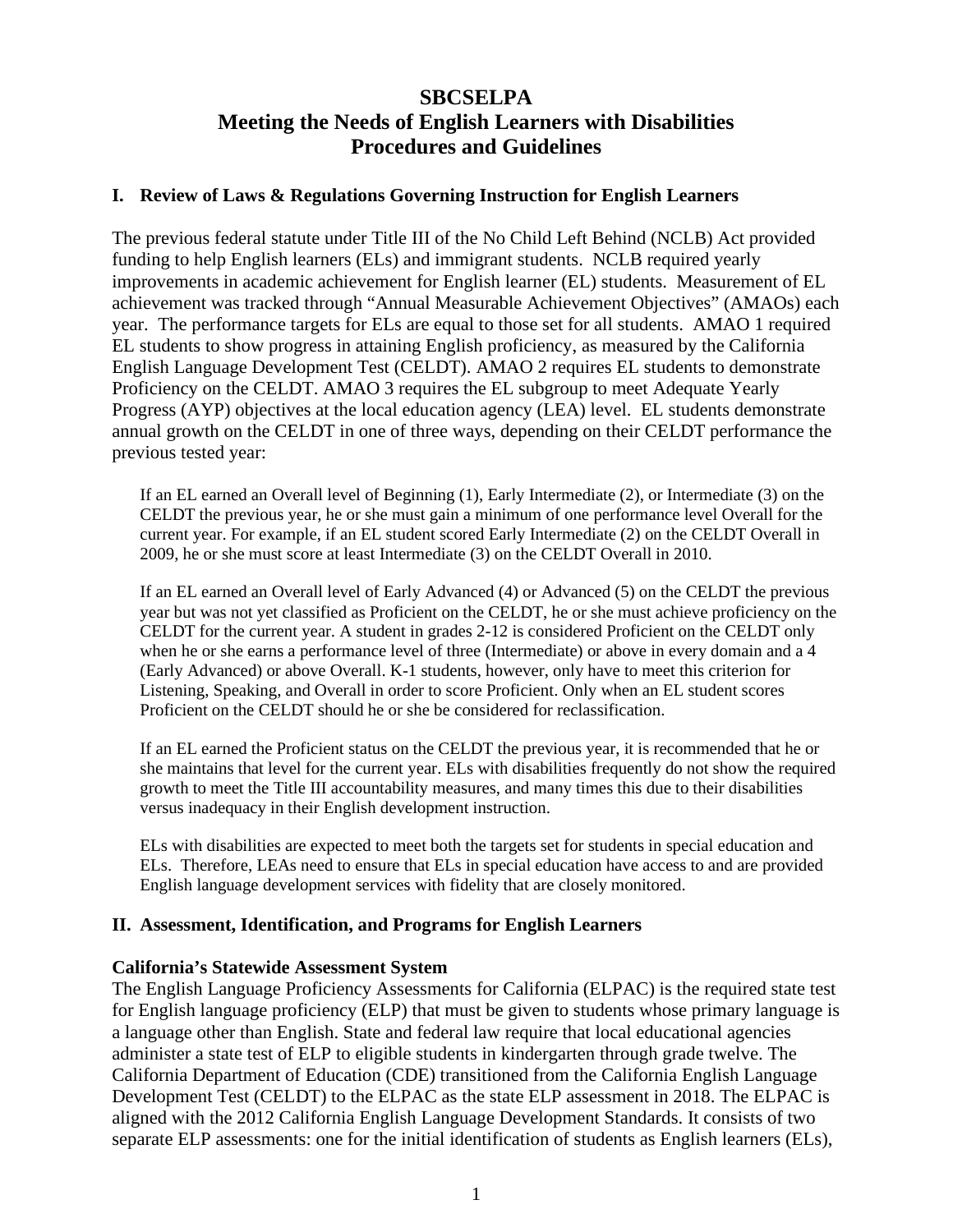and a second for the annual summative assessment to measure a student's progress in learning English and to identify the student's level of ELP.

#### **Assessment of English Learners in California**

Upon enrollment, every family completes a home language survey.

In the transitional kindergarten  $(TK)/K-12$  school context, current law and regulations require state and local educational agencies (LEAs) to identify students whose current language use or home environment includes a language other than English. The basic trajectory of how a student enters, moves through, and exits English learner status includes four phases:

1. identifying a student as a potential English learner through the Home Language Survey  $(HLS)$ ;

2. classifying a student as English learner or initial fluent English proficient (IFEP) based on results on the Initial English Language Proficiency Assessments for California (Initial ELPAC);

3. annually assessing an English learner's progress toward English proficiency using the Summative ELPAC; and

4. reclassifying a student to fluent English proficient (RFEP) through the use of the State Board of Education Adopted four reclassification criteria.

# **A Home Language Survey (HLS)**

When parents or guardians first register their child for school, they complete a HLS that indicates what language $(s)$  is spoken in the home. The survey is a form administered by the school district to be completed by the pupil's parent or guardian at the time of first enrollment in a California public school indicating language use in the home, which, if completed, fulfills the school district's obligation (Education Code *(EC)* 60810). A sample home language survey is available on the California Department of Education (CDE) English Learner Forms web page at [http://www.cde.ca.gov/ta/cr/elforms.asp.](http://www.cde.ca.gov/ta/cr/elforms.asp) The California State Board of Education approved the following guidelines for interpreting the sample survey:

If a language other than English is indicated on:

- any of the first three questions, student should be tested with the ELPAC;
- the fourth question, student may be tested at the LEA's discretion 2019-2020 English Language Proficiency Assessment for California Information Guide).

English Language Proficiency Assessment for California (ELPAC)

The ELPAC is the state's newly designated test of ELP. It is administered (1) as an initial assessment to newly enrolled students whose primary language is not English, as indicated on a home language survey (HLS); and (2) annually as a summative assessment to students who have been previously identified as ELs.

In November 2012, the State Board of Education adopted the English Language Development Standards (2012 ELD Standards). The 2012 ELD Standards are aligned with key knowledge, skills, and abilities described in the California Common Core State Standards for English Language Arts and Literacy in History/Social Studies, Science, and Technical Subjects. The ELPAC is aligned with the 2012 ELD Standards, which can be found on the California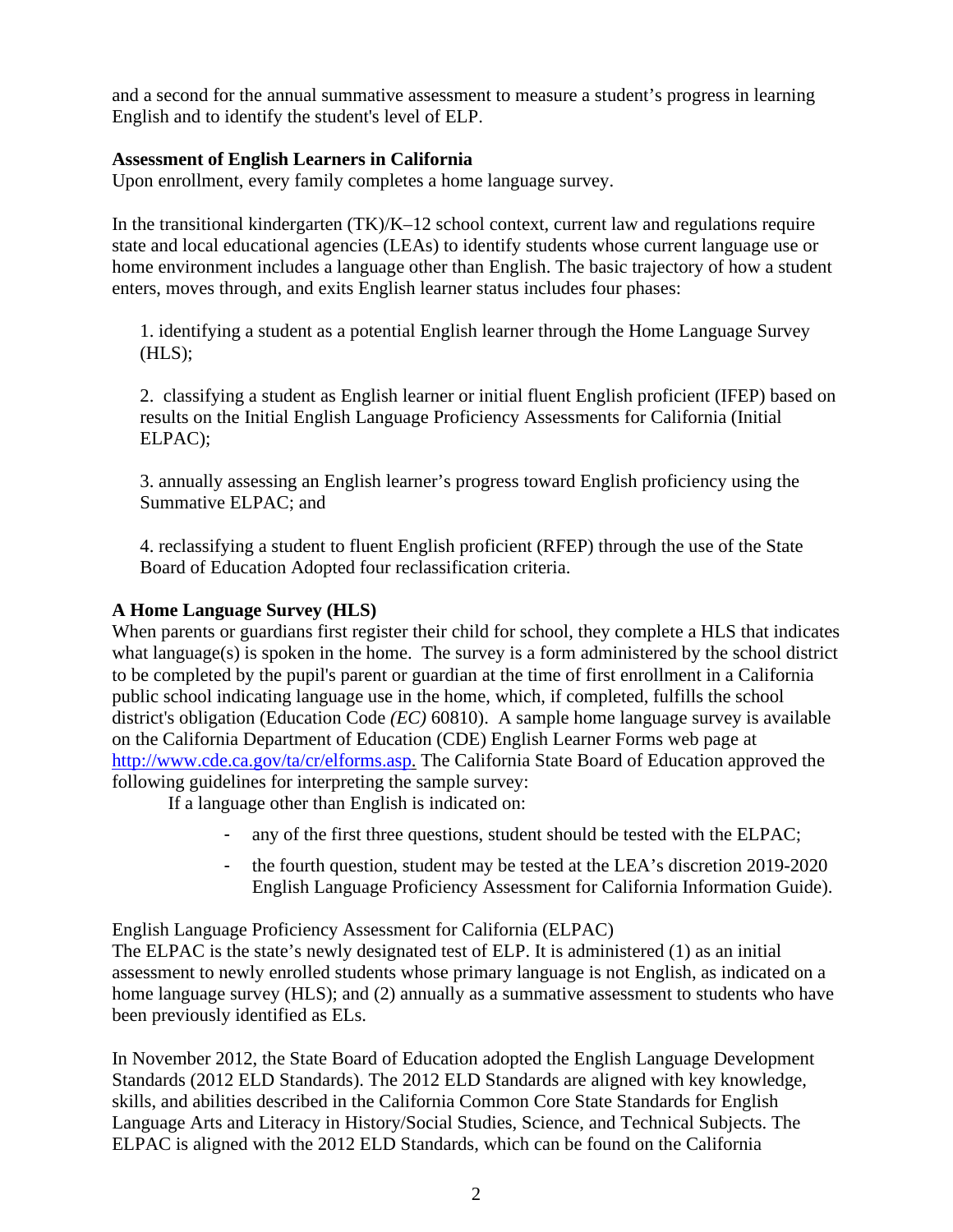#### Department of Education (CDE) website at

https://www.cde.ca.gov/sp/el/er/documents/eldstndspublication14.pdf. Additional ELPAC resources, along with contact information, are available through links provided on the CDE ELPAC web page at https://www.cde.ca.gov/ta/tg/ep/.

When a student is identified as a potential English learner based on HLS results, it triggers the requirement to administer the Initial ELPAC. This initial assessment of the student's English proficiency confirms whether the student is an English learner or is English proficient. The student who scores below the English proficient performance standard established on the Initial ELPAC (that is, at the Novice English Learner or Intermediate English Learner level) is classified as English learner. Following classification, an English learner can be placed into an appropriate language acquisition program, initially selected by the family when enrolling the child in school. A student who meets or exceeds that Initial ELPAC performance standard is classified as initial fluent English proficient (IFEP) and is not classified as an English learner. That is, an IFEP student is considered to have sufficient initial English proficiency not to require specialized language instruction support services.

Assessing a student's academic and linguistic proficiency in their primary language and using informal/dynamic assessments are also extremely useful steps in this process to yield a more comprehensive picture of the student. It also ensures that the student is placed appropriately into academic coursework and that teachers can support the transfer of academic and linguistic skills from the primary language to English in a culturally competent way

#### **Alternative Assessment to CELDT**

Most students with disabilities will be able to participate in the ELPAC. For those students whose disabilities make it impossible for them to participate in one or more domains of the ELPAC, their IEP teams may recommend accommodations, modifications, or an alternate assessment (See EC 56345).

The California Department of Education and Educational Testing Service are in the early stages of development for the Alternate English Language Proficiency Assessments for California (Alternate ELPAC) for students with the most significant cognitive disabilities.

The Alternate ELPAC will be aligned to the English language development connectors and are linked to the 2012 California English Language Development Standards. The Alternate ELPAC will balance maximum accessibility while maintaining the intended construct(s) to be assessed as defined by the 2012 ELD Standards though reduced in depth and complexity.

The Alternate ELPAC will replace all locally determined alternate assessments and, for the first time, provide a consistent, standardized measurement of ELP across the state for students with the most significant cognitive disabilities.

The purpose of the Alternate ELPAC is twofold:

- 1. The Initial Alternate ELPAC will provide information to determine a student's initial classification as an English learner (EL) or as initial fluent English proficient (IFEP).
- 2. The Summative Alternate ELPAC will provide information on annual student progress toward ELP and support decisions on student reclassification as fluent English proficient (RFEP).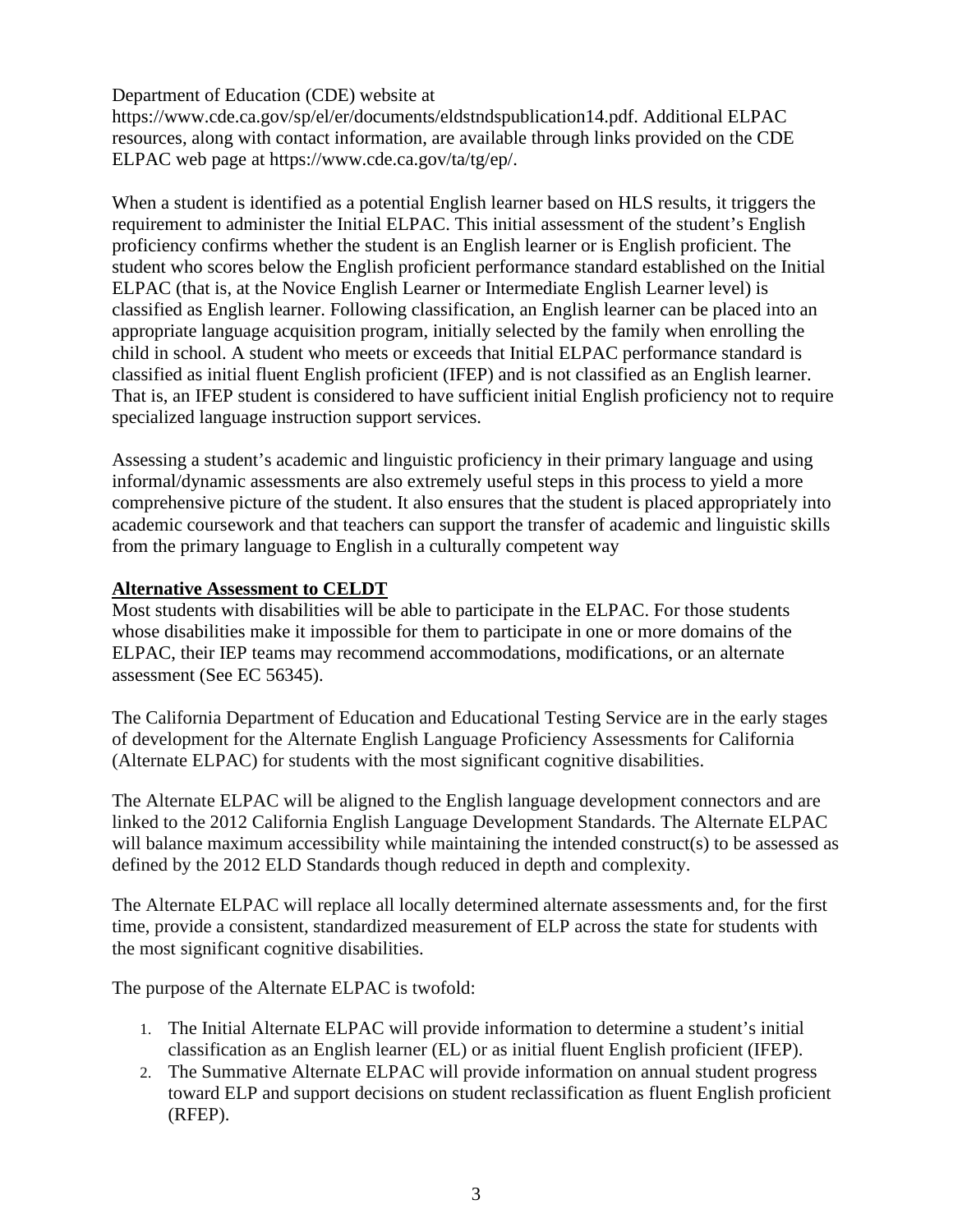In May 2019, the California State Board of Education (SBE) approved the Alternate ELPAC high-level test design. The Initial Alternate ELPAC will be operational July 1, 2021, and the Summative Alternate ELPAC will be operational February 1, 2022.

# **CRITERIA FOR DETERMINING ALTERNATIVES TO ELPAC**

All English Learner (EL) students or potential EL students must be assessed on the English Language Proficiency Assessments for California (ELPAC). This checklist may be used to help teachers, Section 504 teams, and Individualized Education Program (IEP) teams determine which resources, testing conditions, or combination thereof will allow each student to take the test. A complete list of accessibility resources (universal tools, designated supports, and accommodations) can be found on Matrix 4 at<https://www.cde.ca.gov/ta/tg/ep/documents/elpacmatrix4.docx>

For more information, refer to ELPAC Administration Guidance and Governing Definitions for Student Accessibility Discussions at <https://www.cde.ca.gov/ta/tg/ep/documents/elpacadminguide.pdf>

"The CDE does not make specific recommendations about which alternate assessment instruments to use. The appropriate alternate assessment must be identified annually in a student's IEP, and the IEP team should include an "ELD specialist" or person with second language expertise whenever possible"

The Alternate ELPAC High-Level Test Design (PDF) was approved and adopted by the State Board of Education on May 8, 2019. The Alternate ELPAC is aligned with California English Language Development Connectors for the Alternate ELPAC (ELD Connectors) which is based on California's 2012 English Language [Development](http://www.cde.ca.gov/sp/el/er/eldstandards.asp) [Standards.](http://www.cde.ca.gov/sp/el/er/eldstandards.asp)

| Performance Level                      | Descriptor                                                                                                                                                                              |
|----------------------------------------|-----------------------------------------------------------------------------------------------------------------------------------------------------------------------------------------|
| <b>Fluent English</b><br>Proficient    | Students at this level have sufficient English language proficiency. They<br>may need occasional linguistic support to enable them to access adapted<br>grade-level content in English. |
| Intermediate<br><b>English Learner</b> | Students at this level have moderate English language proficiency. They<br>may need frequent linguistic support to enable them to access adapted<br>grade-level content in English.     |
| Novice English<br>Learner              | Students at this level have minimal English language proficiency. They<br>need substantial linguistic support to enable them to access adapted grade-<br>level content in English.      |

Alternate ELPAC General Performance Level Descriptors

Below is a list of potential assessment tools that LEAs around the State of California have used as alternatives to ELPAC for students that are precluded from taking one or more sections of ELPAC.

Potential Alternative Assessment Option to Statewide ELD Assessments for English Language with Moderate to Severe Disabilities In Interim of the CDE Alternate ELPAC Becoming **Operational**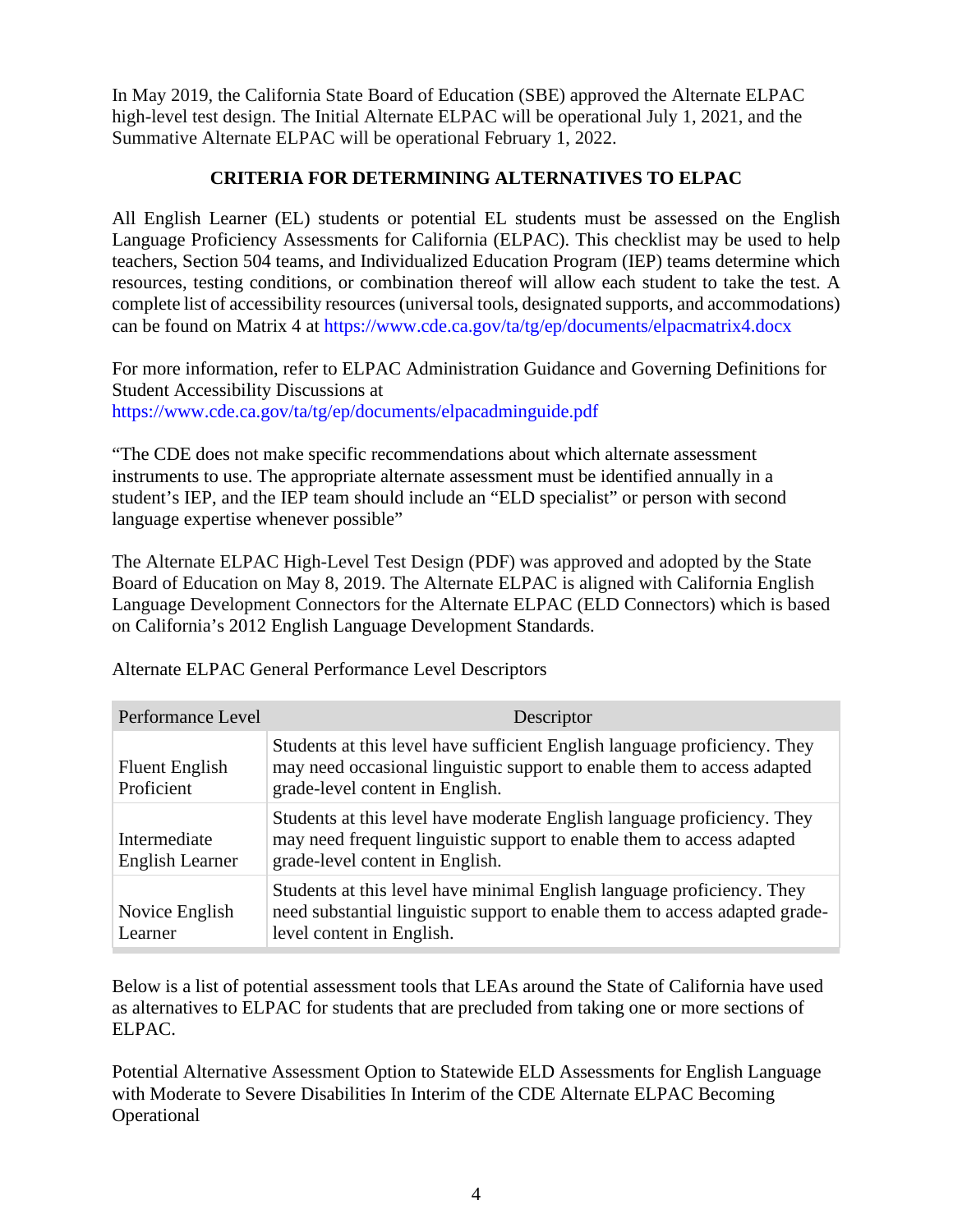| <b>Assessment Name</b>    | <b>Skills Assessed</b> | Publisher      | <b>Contact Information</b> |
|---------------------------|------------------------|----------------|----------------------------|
| Ventura County            | Listening,             | Ventura County | www.venturacountyselpa.c   |
| Comprehensive             | Speaking, Reading,     | <b>SELPA</b>   | om                         |
| Alternate Language        | Writing literacy       |                |                            |
| <b>Proficiency Survey</b> |                        |                |                            |
| (VCCALPS)                 |                        |                |                            |

#### **Identification of English Learners**

"One of the purposes of the ELPAC is to identify students who are limited English proficient (LEP). EC Section 306(a) defines an LEP student as a student who does not speak English or whose native language is not English and who is not currently able to perform ordinary classroom work in English. For all students in transitional kindergarten through grade twelve (TK–12), upon first enrollment in a California public school, the local education agency (LEA) uses a standardized procedure to determine a student's primary language. This procedure usually begins with a home language survey (HLS), which is completed by the parents or guardians at the time the student is first enrolled"

If the HLS is completed in error, the parent or guardian may make a request to change it prior to the assessment. However, once a student is identified as an EL based on the results of the Initial ELPAC, and the student has been administered the Summative ELPAC, changing the HLS will not change the student's identification.

If a language other than English is indicated on any of the first three questions of the HLS, the student should be tested with the Initial ELPAC. If a language other than English is indicated on the fourth question of the HLS, the student may be tested at the LEA's discretion.

The following are the guidelines for meeting the ELPAC criteria for English fluency:

State law (California Education Code [EC] sections 313 and 60810) and federal law (Titles I and Ill of the Every Student Succeeds Act [ESSA], the reauthorization of the Elementary and Secondary Education Act [ESEA]) require that LEAs administer a state test of English language proficiency (ELP) and develop an English Learner Progress Indicator (ELPI) for (1) newly enrolled students whose primary language is not English, as an initial assessment; and (2) students who are English learners (ELs), as a summative assessment.

The Initial ELPAC has one purpose:

- 1. To identify students who are ELs or are initial fluent English proficient (IFEP) The Summative ELPAC has two purposes:
- 2. To determine the level of ELP of EL students
- 3. To assess the progress of EL students in acquiring the skills of listening, speaking, reading, and writing in English 1

All students in kindergarten through grade twelve  $(K-12)$ , ages three through twenty-one, whose primary language is a language other than English must take the initial ELPAC to determine whether they are ELs. This must be done within 30 calendar days after they are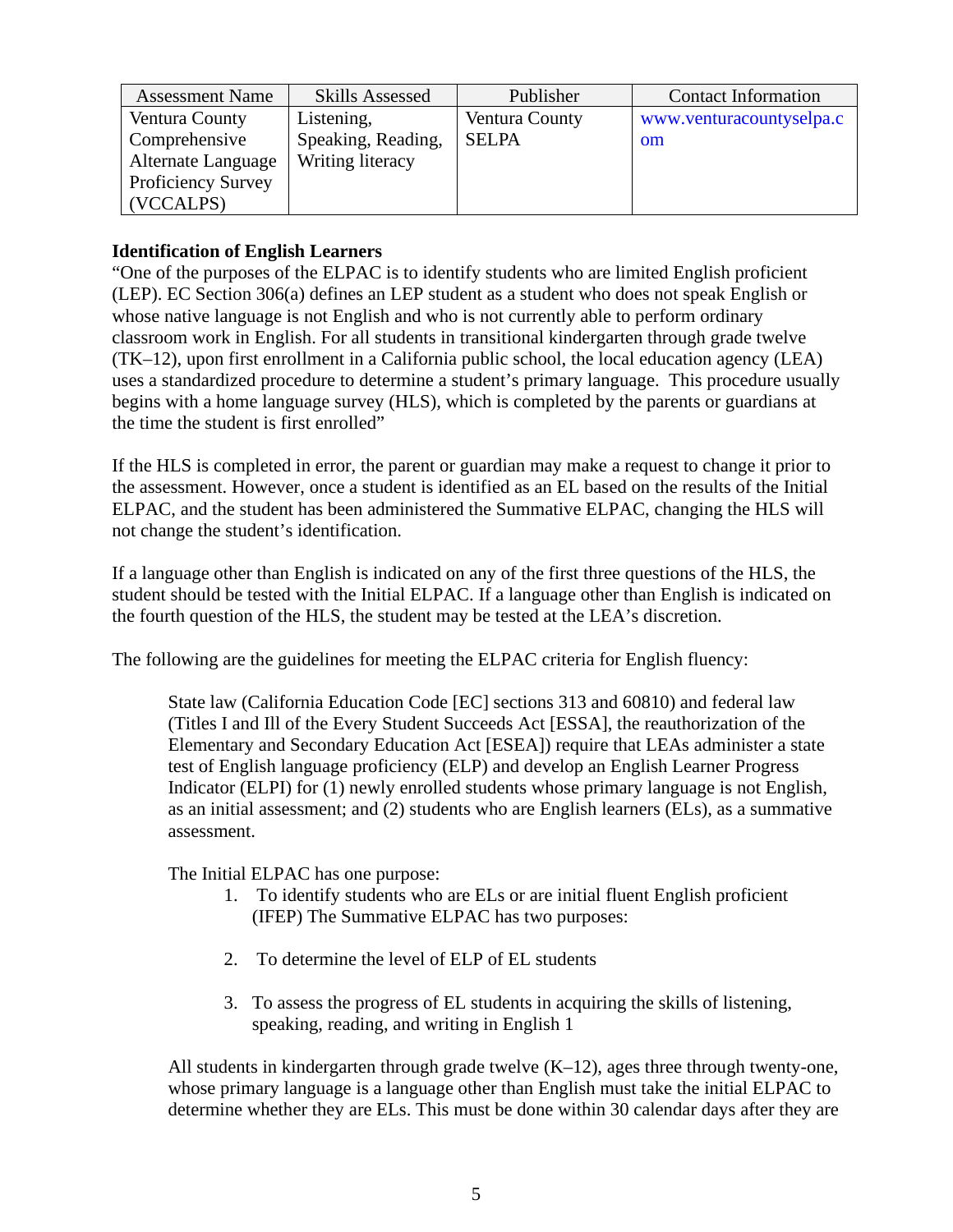first enrolled in a California public school or 60 calendar days prior to instruction, but not before July 1, per ELPAC regulations.

Kindergarten through Grade 12 LEAs will use the LST, found in TOMS, to calculate the official Initial ELPAC score.

The Initial ELPAC has three performance level descriptors.

Performance Level Descriptors Initial ELPAC Performance Level Descriptors

#### Initial Fluent English Proficient (IFEP)

Students at this level have well developed oral (listening and speaking) and written (reading and writing) skills. They can use English to learn and communicate in meaningful ways that are appropriate to different tasks, purposes, and audiences in a variety of social and academic contexts. They may need occasional linguistic support to engage in familiar social and academic contexts; they may need light support to communicate on less familiar tasks and topics. This test performance level corresponds to the upper range of the "Bridging" proficiency level as described in the 2012 California English Language Development Standards, Kindergarten Through Grade 12 (2012 ELD Standards).

#### Intermediate English Learner

Students at this level have somewhat developed to moderately developed oral (listening and speaking) and written (reading and writing) skills. This level captures a broad range of English learners, from those who can use English only to meet immediate communication needs to those who can, at times, use English to learn and communicate in meaningful ways in a range of topics and content areas. They may need some degree of linguistic support to engage in familiar social and academic contexts (depending on the student, the level of support needed may be moderate, light, or minimal); they may need substantial to-moderate support to communicate on less familiar tasks and topics. This test performance level corresponds to the entire "Expanding" proficiency level and to the lower range of the "Bridging" proficiency level as described in the 2012 ELD Standards.

#### Novice English Learner

Students at this level have minimally developed oral (listening and speaking) and written (reading and writing) English skills. They tend to rely on learned words and phrases to communicate meaning at a basic level. They need substantial-to-moderate linguistic support to communicate in familiar social and academic contexts; they need substantial linguistic support to communicate on less familiar tasks and topics. This test performance level corresponds to the "Emerging" proficiency level as described in the 2012 ELD Standards.

IFEP, Intermediate EL, Novice EL Students in K–12 are considered to have met the ELPAC criterion for English proficiency when the Overall score is in the IFEP range.

The Summative ELPAC must be given annually to students identified as ELs until they are reclassified to fluent English proficient (RFEP).

Summative ELPAC Performance Level Descriptors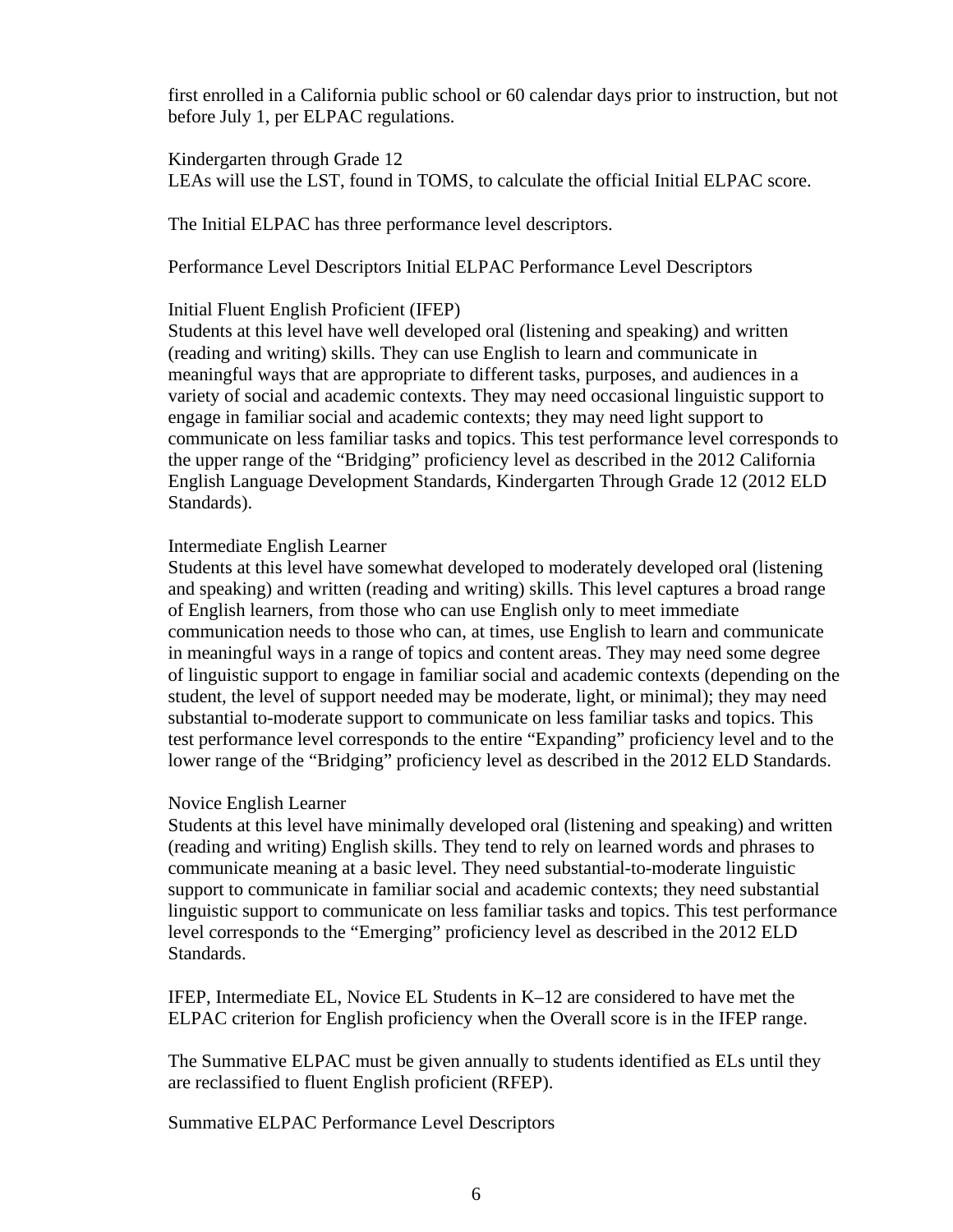#### Level 4

English learners at this level have well developed oral (listening and speaking) and written (reading and writing) skills. They can use English to learn and communicate in meaningful ways that are appropriate to different tasks, purposes, and audiences in a variety of social and academic contexts. They may need occasional linguistic support to engage in familiar social and academic contexts; they may need light support to communicate on less familiar tasks and topics. This test performance level corresponds to the upper range of the "Bridging" proficiency level as described in the 2012 California English Language Development Standards, Kindergarten through Grade 12 (CA ELD Standards).

#### Level 3

English learners at this level have moderately developed oral (listening and speaking) and written (reading and writing) skills. They can sometimes use English to learn and communicate in meaningful ways in a range of topics and content areas. They need lightto-minimal linguistic support to engage in familiar social and academic contexts; they need moderate support to communicate on less familiar tasks and topics. This test performance level corresponds to the upper range of the "Expanding" proficiency level through the lower range of the "Bridging" proficiency level as described in the CA ELD Standards.

# Level 2

English learners at this level have somewhat developed oral (listening and speaking) and written (reading and writing) skills. They can use English to meet immediate communication needs but often are not able to use English to learn and communicate on topics and content areas. They need moderate-to-light linguistic support to engage in familiar social and academic contexts; they need substantial-to-moderate support to communicate on less familiar tasks and topics. This test performance level corresponds to the low- to mid-range of the "Expanding" proficiency level as described in the CA ELD Standards.

# Level 1

English learners at this level have minimally developed oral (listening and speaking) and written (reading and writing) English skills. They tend to rely on learned words and phrases to communicate meaning at a basic level. They need substantial-to-moderate linguistic support to communicate in familiar social and academic contexts; they need substantial linguistic support to communicate on less familiar tasks and topics. This test performance level corresponds to the "Emerging" proficiency level as described in the CA ELD Standards.

For further information on ELPAC administration, please consult: <https://www.cde.ca.gov/ta/tg/ep/documents/elpacinfoguide19>

California English Language Development Standards Electronic Edition: Kindergarten through Grade 12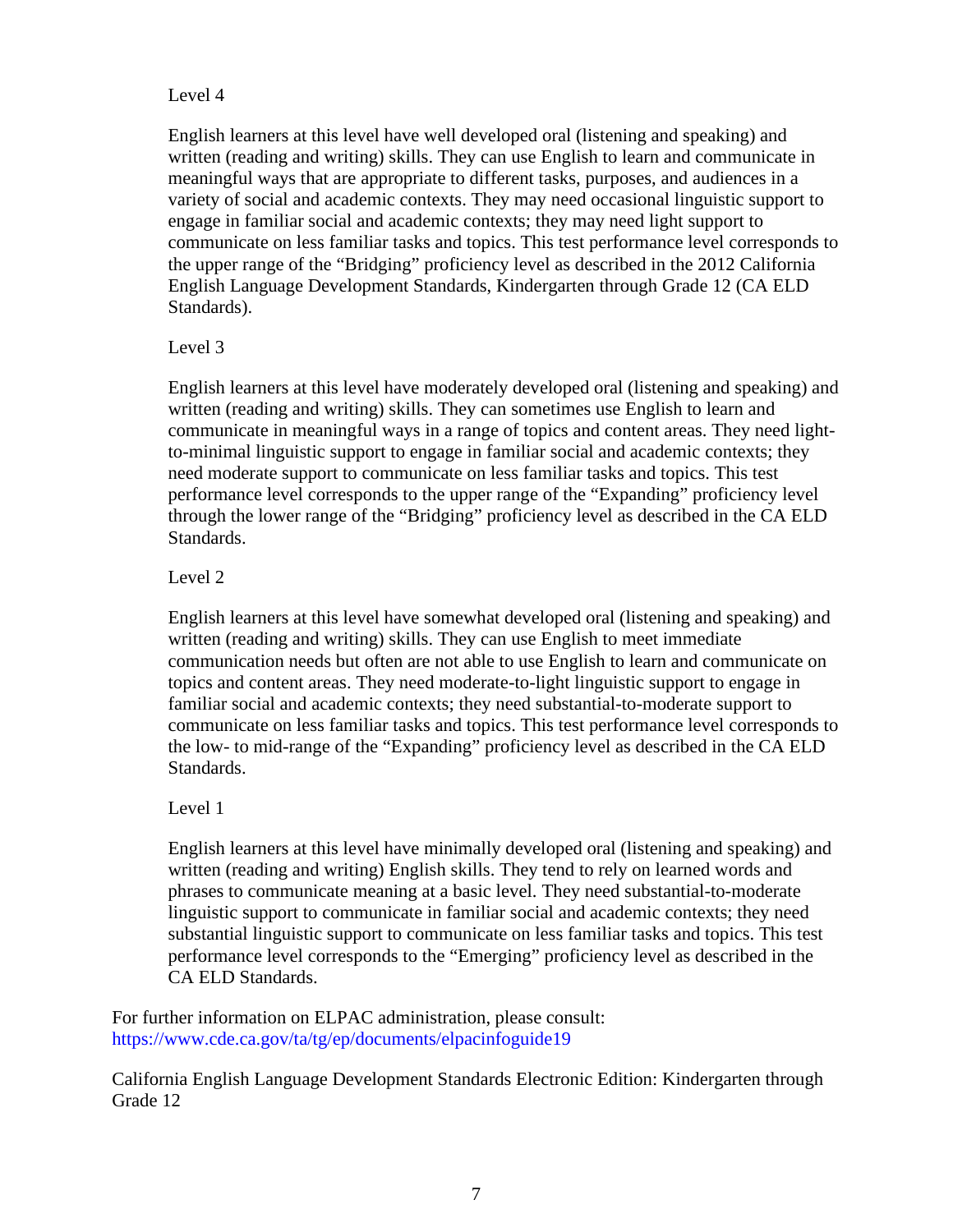CDE Sacramento 2019: California Practitioners' Guide for Educating English Learners with **Disabilities** 

LEAs may determine if a student with disabilities is not able to access the ELPAC in order to provide meaningful data about language proficiency upon entry. The LEA must then utilize other assessment alternatives to determine proficiency at entry.

Assembly Bill 2193, signed in September 2012, added new Education Codes to definitions and reporting requirements. A "long-term English learner meets the following criteria: is enrolled in any of grades 6-12, inclusive; has been enrolled in schools in the United States for more than six years; has remained at the same English language proficiency (ELP) level for two or more consecutive years as determined by the CELDT or any successor test (i.e., the ELPAC); and scores far below basic or below basic on the English-language arts standards-based achievement test or any successor test". An "English learner at risk of becoming a long-term English learner" means an English learner who fits the following description: is enrolled in any of grades 5-11, inclusive; is in schools in the United States for four years; scores in levels 3 or 4 on the ELPAC or any successor test and scores in the fourth year at the below basic or far below basic level on the English-language arts standards-based achievement test or any successor test. If funding is provided, the CDE will have to report these EL numbers on its Website.

#### California English Language Development Standards

As of November 2012 there are now revised English Language Development (ELD) Standards. The 2012 ELD standards are designed to:

- 1. be used in tandem with Common Core State Standards (CCSS) for English Language Arts (ELA) & Literature;
- 2. highlight and amplify the critical language uses, knowledge about language, and skills using language in the CCSS necessary for English learners to be successful in school; and
- 3. provide fewer, clearer, higher standards so teachers can focus on what is most important.

Instructional Programs & Methodology for English Learners in California An English language classroom is the placement for all English learners (ELs) in California, unless a parental exception waiver is granted for an alternate program. In addition, it is required that all ELs, regardless of the program they are being served in, be provided with English Language Development (ELD) and Specially Designed Academic Instruction in English (SDAIE). A description of each is provided below:

# English Language Development (ELD)

ELD consists of instruction of English designed to promote the effective and efficient acquisition of listening, speaking, reading, and writing skills of the English learner (EL) student. All ELs, regardless of placement, must receive ELD appropriate to their proficiency level. During the regular day, differentiated ELD instruction appropriate to the English proficiency level of each EL must be provided by an authorized teacher until the student is reclassified. Districts are to provide ELs with instruction using whatever materials are deemed appropriate that are specifically designed to enable students to acquire academic English rapidly, efficiently, and effectively. Local education agencies (LEAs) must provide EL students at the secondary level a *prescriptive English language program* for not less than one full period a day or its equivalent (see E.C. 52163). This holds true for all students that are ELs and have an IEP too.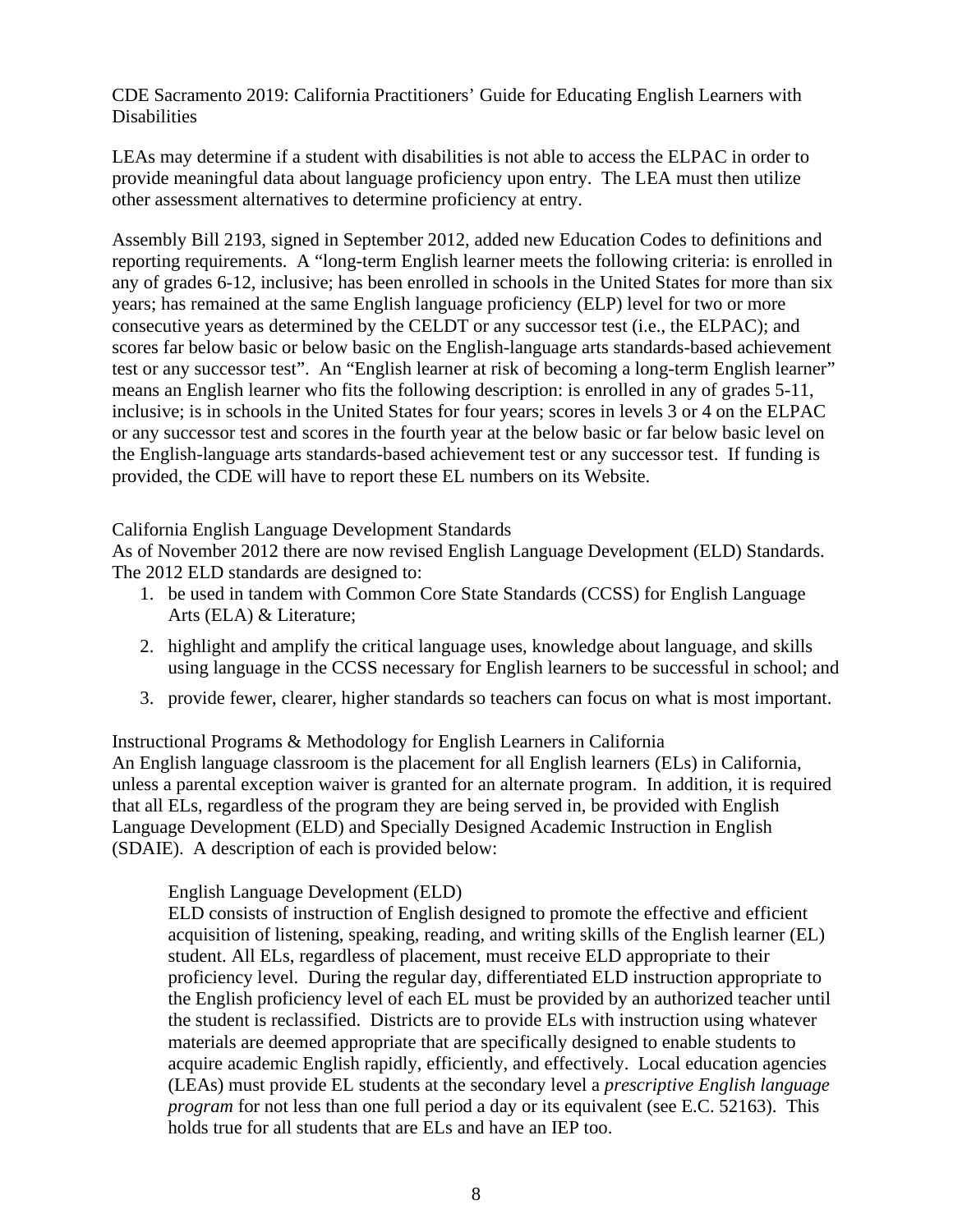# **Specially Designed Academic Instruction in English (SDAIE)**

SDAIE is an instructional approach designed to increase the level of comprehensibility of the English language in the content area of the class. Prior to 1994, the term *sheltered English instruction strategies* was used to describe this type of instruction (CTC, 2007). All EL students should receive SDAIE, and, if necessary and reasonably possible, primary language support. School districts are required to continue to provide additional and appropriate educational services to ELs until they have met reclassification criteria. This means that ELs must be provided with ELD and SDAIE as needed, until they are reclassified as fluent English proficient (RFEP).

Once classified as an English learner, a student should be placed in a language acquisition program with ELD instruction based on her level of English language proficiency (i.e., Emerging, Expanding, Bridging) and the preferences of her parents or guardians regarding particular program model goals (e.g., biliteracy and academic achievement in two languages; English proficiency and academic achievement in English only).

At a minimum, an LEA is required to provide a program of Structured English Immersion (SEI) for English learners, which includes both integrated ELDs and designated ELD.9

Depending on the program model, students can be homogeneously grouped for "designated ELD" and heterogeneously group for "integrated ELD". Regardless of language acquisition program model, the current evidence based on best and promising practices indicates schools and districts should integrate English learners with students who are proficient in English (i.e., not segregate or isolate English learners) to promote inclusivity and provide standard English language models. Following the 2016 passage of Proposition 58, California Education for a Global Economy (Ed.G.E.) Initiative (accessible at: https://bit.ly/2MlZlGm), California public schools have greater discretion over language acquisition programs, and students can learn English through multiple programs beyond the SEI model—for example, dual-language immersion (DLI) and transitional or developmental bilingual instructional program models (EC 306[c][10],[2],[3]) (https://bit.ly/2PbN8WJ).

# **Staff Certification Requirements for Teaching English Learners**

The California Commission on Teacher Credentialing (CTC) requires that teachers of English learners (ELs), to include special education teachers, attain English learner authorization. The type of certificate, permit, or credential required depends on the type of service and/or instruction being provided to ELs. As of the 2011-2012 school year the appropriate certificates, credentials, and permits required, according to the type of English learner (EL) service provided per EC 44258.9, are listed in the chart from the CTC *Administrator's Assignment Manual* (2007).

|                             | <b>English Language</b>                | <b>Specially Designed</b>              | <b>Instruction in Primary</b> |  |
|-----------------------------|----------------------------------------|----------------------------------------|-------------------------------|--|
|                             | <b>Development (ELD) 1</b>             | <b>Academic Instruction in</b>         | Language (Bilingual) 1        |  |
|                             |                                        | English (SDAIE) 1                      |                               |  |
|                             | <b>Bilingual Specialist Credential</b> | <b>Bilingual Specialist Credential</b> | <b>Bilingual Specialist</b>   |  |
|                             |                                        |                                        | Credential                    |  |
| $\mathcal{D}_{\mathcal{L}}$ | Bilingual Certificate of               | <b>Bilingual Certificate of</b>        | Bilingual Certificate of      |  |
|                             | Competence (BCC) 2                     | Competence (BCC) 2                     | Competence (BCC) 2            |  |
| $\mathcal{R}$               | <b>BCLAD</b> Certificate or            | <b>BCLAD</b> Certificate or            | <b>BCLAD</b> Certificate or   |  |
|                             | <b>BCLAD</b>                           | <b>BCLAD</b>                           | <b>BCLAD</b> Emphasis         |  |
|                             | Emphasis                               | Emphasis                               |                               |  |
| 4                           |                                        |                                        | Sojourn Tchg. Cred.           |  |

# **California Commission on Teacher Credentialing (CCTC) Requirements**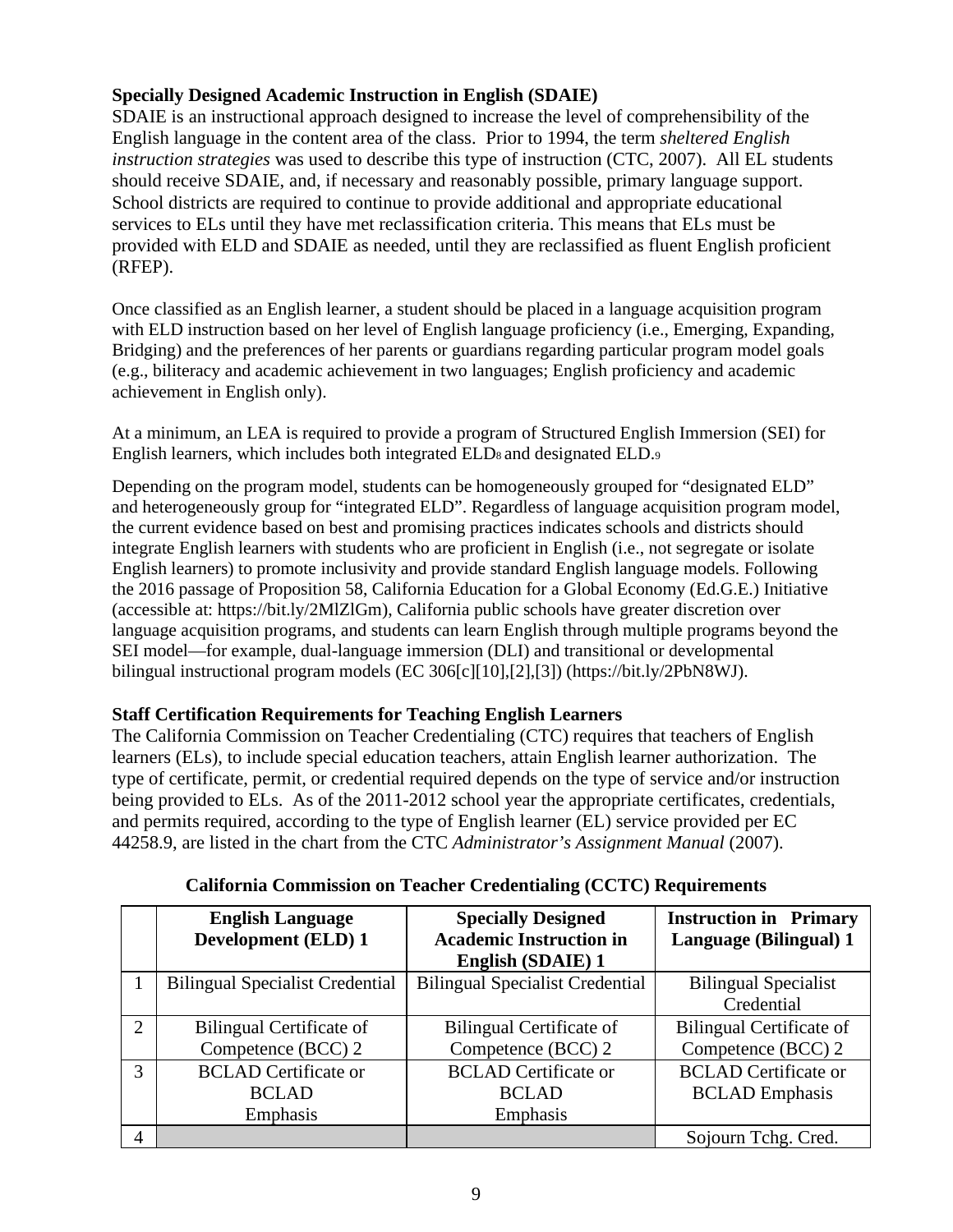| 5              | Language Development               | Language Development            |  |
|----------------|------------------------------------|---------------------------------|--|
|                | Specialist (LDS) Certificate 2     | Specialist (LDS) Certificate 2  |  |
| 6              | <b>CLAD</b> Certificate or CLAD    | <b>CLAD</b> Certificate or CLAD |  |
|                | Emphasis                           | Emphasis                        |  |
| $\overline{7}$ | Multiple or Single Subject         | Multiple or Single Subject      |  |
|                | Credential with AB 1059            | Credential with AB 1059         |  |
|                | <b>English Learner Content</b>     | <b>English Learner Content</b>  |  |
| 8              | Multiple or Single Subject         | Multiple or Single Subject      |  |
|                | SB 2042 Credential                 | SB 2042 Credential              |  |
| 9              | <b>Education Specialist</b>        | <b>Education Specialist</b>     |  |
|                | Credential 3                       | Credential 3                    |  |
| 10             | General Teaching Credential 4      |                                 |  |
| 11             | <b>Supplementary Authorization</b> |                                 |  |
|                | in English as a Second             |                                 |  |
|                | Language 2                         |                                 |  |
| 12             | Certificate of Completion of       | Certificate of Completion of    |  |
|                | <b>Staff Development 5</b>         | Staff Development 5             |  |
| 13             | SB 1969 Certificate of             | SB 1969 Certificate of          |  |
|                | Completion 6                       | Completion 6                    |  |
| 14             | In training for Certificate of     | In training for Certificate of  |  |
|                | <b>Completion of Staff</b>         | <b>Completion of Staff</b>      |  |
|                | Development 5                      | Development 5                   |  |

# **III. Interventions for English Learners Prior to Referrals to Special Education**

# **Pre-Referral Interventions for English Learners**

The provision of research-based, early intervention services that are intensive in nature provided to English learners (ELs) with disabilities can minimize their being at risk for later school failure. Early intervention means that "supplementary instructional services are provided early in students' schooling, and that they are intense enough to bring at-risk students quickly to a level at which they can profit from high-quality classroom instruction" (Madden, Slavin, Karweit, Dolan, & Wasik, 1991). These services are above and beyond the "core" ELD services an English learner (EL) receives. It is recommended that the following steps be taken when it is a determined that an EL student is struggling academically:

**Step 1**: Analyze the School Environment: Determine if there is appropriate curriculum and instruction for ELs being implemented.

**Step 2:** Provide Pre referral Intervention, Multi-Tiered Systems of Support (MTSS) or Response to Intervention (RtI): Determine if pre referral interventions in areas of weakness have been implemented and documented over time, to include progressmonitoring outcomes.

**Step 3:** Referral to Special Education: Assess in native language & English and other best practices for bilingual assessment to rule out language difference versus disability.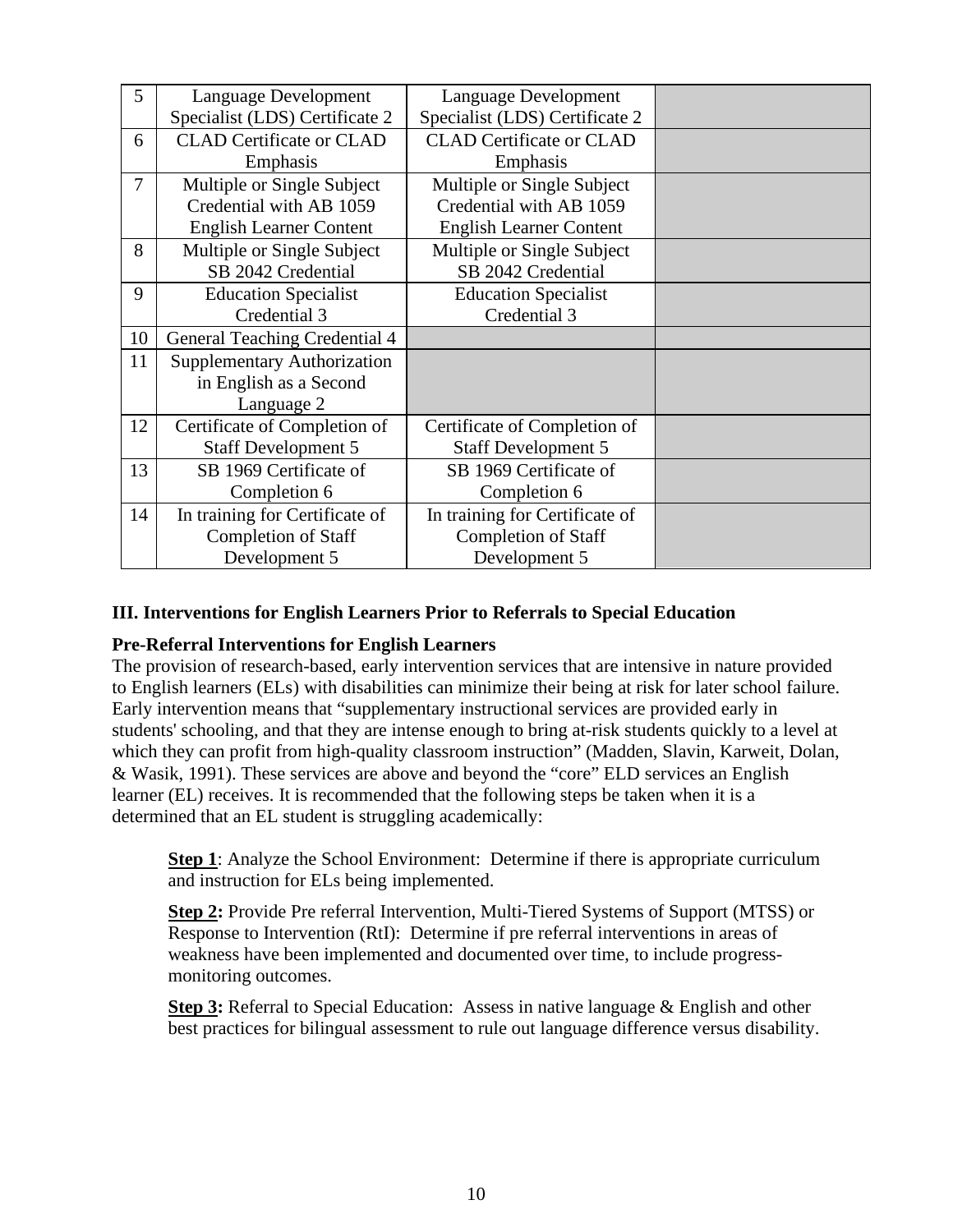# **IV: Assessment and Identification of English Learners for Special Education**

#### **Learning Disability versus Language Difference (or Lack of Language Fluency)**

Some students who are English learners (ELs) are misidentified as having learning disabilities because of inadequate assessment tools and practices (Klingner & Artiles, 2003; Garcia & Ortiz, 2004; Klingner, Almanza, deOnic, & Barletta, 2008; Rueda & Windmueller, 2006). Assessment tools for evaluating learning disabilities among students who are ELs are still in development (Baca, Fletcher, & Hoover, 2008; Skiba, Knesting, & Bush, 2002). One of the challenges is capturing the broad spectrum of bilingualism in assessment, which is difficult to capture with a set of assessment tools (Olvera, 2010).

Teachers observing language acquisition in a student who is an English learner (EL) can confuse the symptoms of learning disabilities with the patterns of pronunciation development (Piper, 2003), development of syntax (Gopaul-McNicol & Thomas- Presswood, 1998; Kuder, 2003), or semantic development (Mercel, 1987) for second language learner. Because of the longer time required to acquire cognitive academic language proficiency, educators may incorrectly identify delays as a learning disability rather than a language development/difference issue (Cummins, 1984; Ortiz, 1997; Ruiz, 1995). Questions for the student study team and assessors to consider prior to making a referral for an EL student to special education might be:

- Has the student received intensive interventions using appropriate materials and strategies designed for ELs, and have they been implemented with fidelity over time and demonstrated little or no progress?
- Does the team have data regarding the rate of learning over time to support that the difficulties (academic, social-emotional, or in speech & language) are most likely due to a disability versus a language difference? If answers to the questions above are "YES," a referral to special education maybe appropriate.
- Has the team consulted with the parent regarding learning patterns and language use in the home?
- Are the error patterns seen in L1 similar to the patterns seen in L2 (if student has sufficient primary language skills)?
- Are the learning difficulties and/or language acquisition patterns manifested over time similar in different settings and in different contexts?

(See SELPA79: English Learner (EL) Pre Referral Checklist)

#### **Legal Requirements for Assessment of English Learners**

Pursuant to The Code of Federal Regulations (34 CFR 300.304 (1) (i) (ii)), assessments and other evaluation materials used to assess a child under this regulation are selected and administered so as not to be discriminatory on a racial or cultural basis; and are provided and administered in the child's native language or other mode of communication and in the form most likely to yield accurate information on what the child knows and can do academically, developmentally, and functionally, unless it is clearly not feasible to so provide or administer. California Education Code further stipulates that testing and assessment materials and procedures used for the purposes of assessment and placement of individuals with exceptional needs are selected and administered so as not to be racially, culturally, or sexually discriminatory.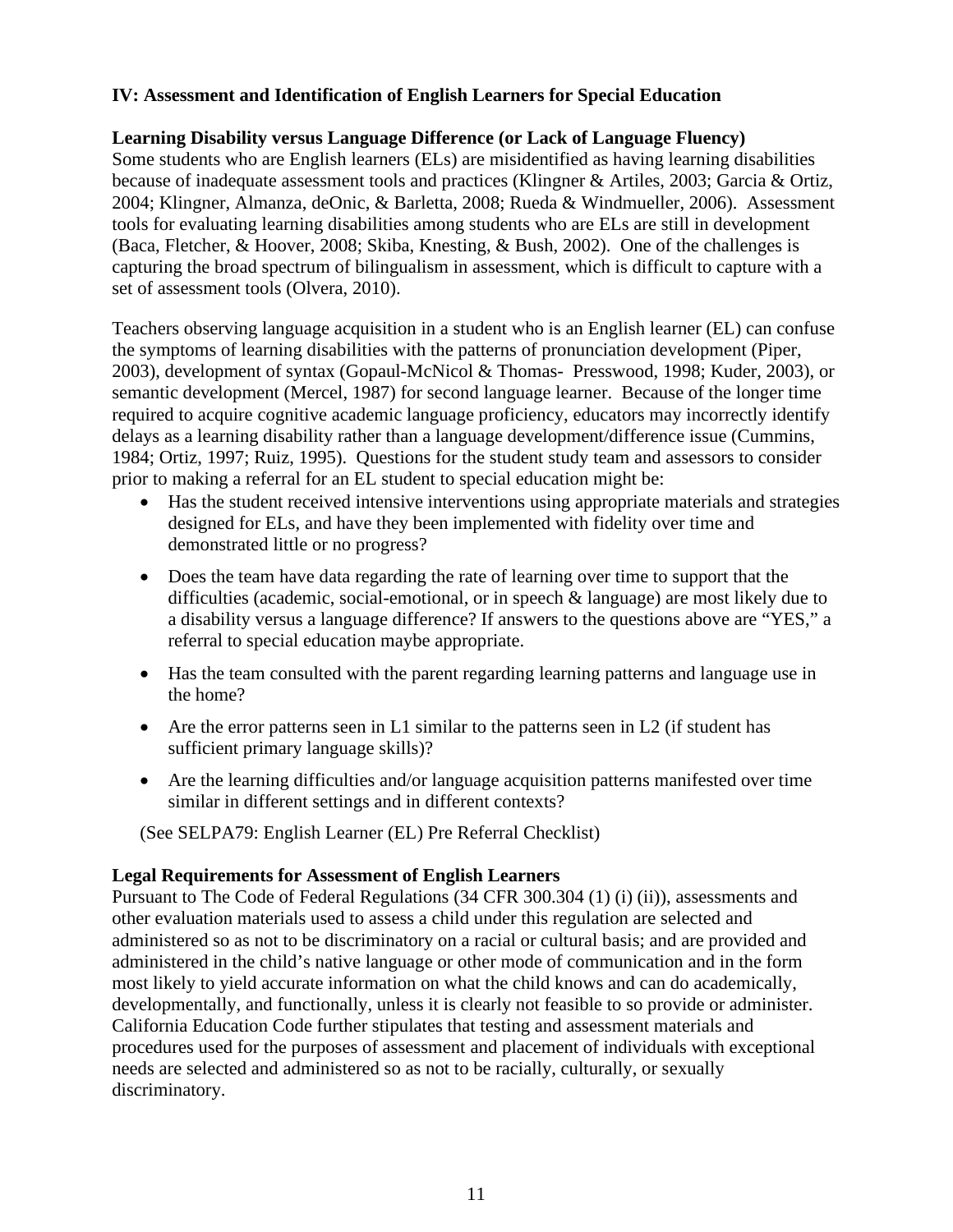For assessment to determine eligibility for infants and toddlers, the assessment shall "be conducted in the language of the family's choice or other mode of communication unless it is not feasible to do so" (EC 56320, 56001(j), 56127; 17 CCR 52082(b) & 52084(d)).

Following are legal citations related to the requirements for teams to consider prior to referring English learner students for special education:

- 1. "A pupil shall be referred for special education services only after the resources of the regular education program have been considered, and when appropriate, utilized" (EC 56303).
- 2. The normal process of second language acquisition, as well as manifestations of dialect and sociolinguistic variance shall not be diagnosed as a handicapping condition (CCR) Title 5 3023(b)).
- 3. A child may not be determined to be eligible…if the determinant factor for that eligible determination is… lack of instruction in reading or math, or limited English proficiency (CFR 300.534 (b)).

#### **Assessment of English Learner Students for Special Education**

Professionals assessing English learners (ELs) should not only evaluate English interpersonal communication skills, but should also utilize formal or informal assessments that measure the literacy-related aspects of language.

It is also legally required to assess **in the student's native language when feasible**. It provides comparative data to the IEP team about how the student performs in the native language versus English. In addition, the assessor (psychologist, speech & language specialist, special educator, etc.) can determine if similar error patterns are seen in both the native language and English (listening, speaking, reading, or writing) in order to discern if the student is having academic difficulty due to a language difference or a disability.

Note that there is no legal requirement to formally identify preschool students as ELs, as there is no assessment process designated for this purpose in the State of California; however, the IEP team must follow bilingual assessment protocol to determine the language of preference of the student if the parent indicates that a language other than English is spoken at home and assess according to second language learner requirements (EC 56440 and 56441.11).

Based on the requirements in the regulations to assess students in their "native language" the follow hierarchy of best practices is recommended when conducting assessment of ELs to determine eligibility for special education:

**First Option** - It is best practice to engage in the follow steps "if feasible":

- 1. Administer cross cultural, non-discriminatory full or partial bilingual assessment in native language and English using bilingual assessors using evidence-based practices – begin the process by administering English psycho-educational assessment and then administer assessment in the native language
- 2. Use of structured interviews with parents and staff
- 3. Engage in observation of student in varied environments
- 4. Collect data from curriculum based and criterion-based assessment measures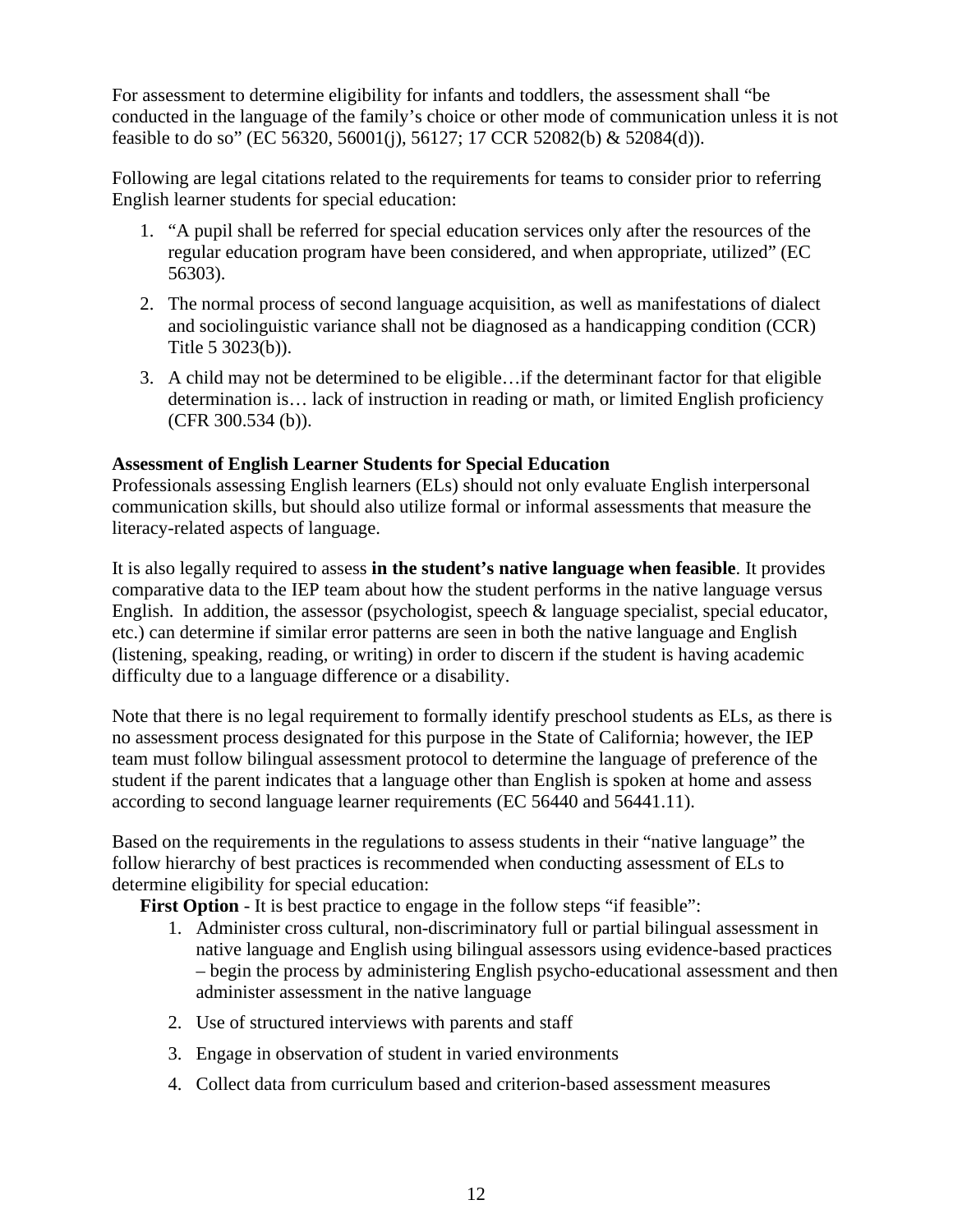**Second Option** - If it is "not feasible" to engage in the above best practice assessment options for ELs above since there is no assessor available in the native language, engage in the following:

- 1. Use of structured interviews with parents and staff
- 2. Engage in observation of student in varied environments
- 3. Collect data from curriculum based and criterion-based assessment measures
- 4. Using an interpreter, administer the assessment in the native language under the supervision of school licensed assessors – document limitations in assessment report

**Third Option** - If it is "not feasible" to engage in either of the two above options for assessing ELs for determining eligibility for special education since there is no assessor available and there are no standardized psycho-educational assessment instruments available in the native language, engage in the following:

- 1. Use of structured interviews with parents and staff
- 2. Engage in observation of student in varied environments
- 3. Collect data from curriculum based and criterion-based assessment measures
- 4. Use an interpreter who speaks the native language to provide an oral translation of assessments normed and written in English – document limitations in assessment report

Research also suggests best practices to guide bilingual assessment decisions are:

- An assessor fluent in both languages should assess to determine the student's relevant strengths and weaknesses in their native language and English to guide the assessment team regarding types of assessment to be performed by using like instruments in native language and English when available. This helps to provide a more comprehensive view of what the student knows and can do (Artiles & Ortiz, 2002).
- All assessors should assess in the language of preference when possible.
- If primary language assessments are not available, use non-verbal measures with other information gathering to inform decisions.
- Assessors should be trained in second language acquisition and assessment.
- The decisions made regarding language modality to assess in should be clearly documented in the assessment reports.

Some possible examples of when it may not "be feasible" to assess in the student's primary language are:

- The student is severely handicapped and lacks communication skills.
- Primary language assessments are unavailable. It is best practice to interview parent/guardian about the student's patterns of use in their primary language patterns through use of an interpreter.

IEP teams also must decide on the form of the assessment most likely to yield accurate information on what the child knows and can do academically when making determinations about how and when to assess in the primary language.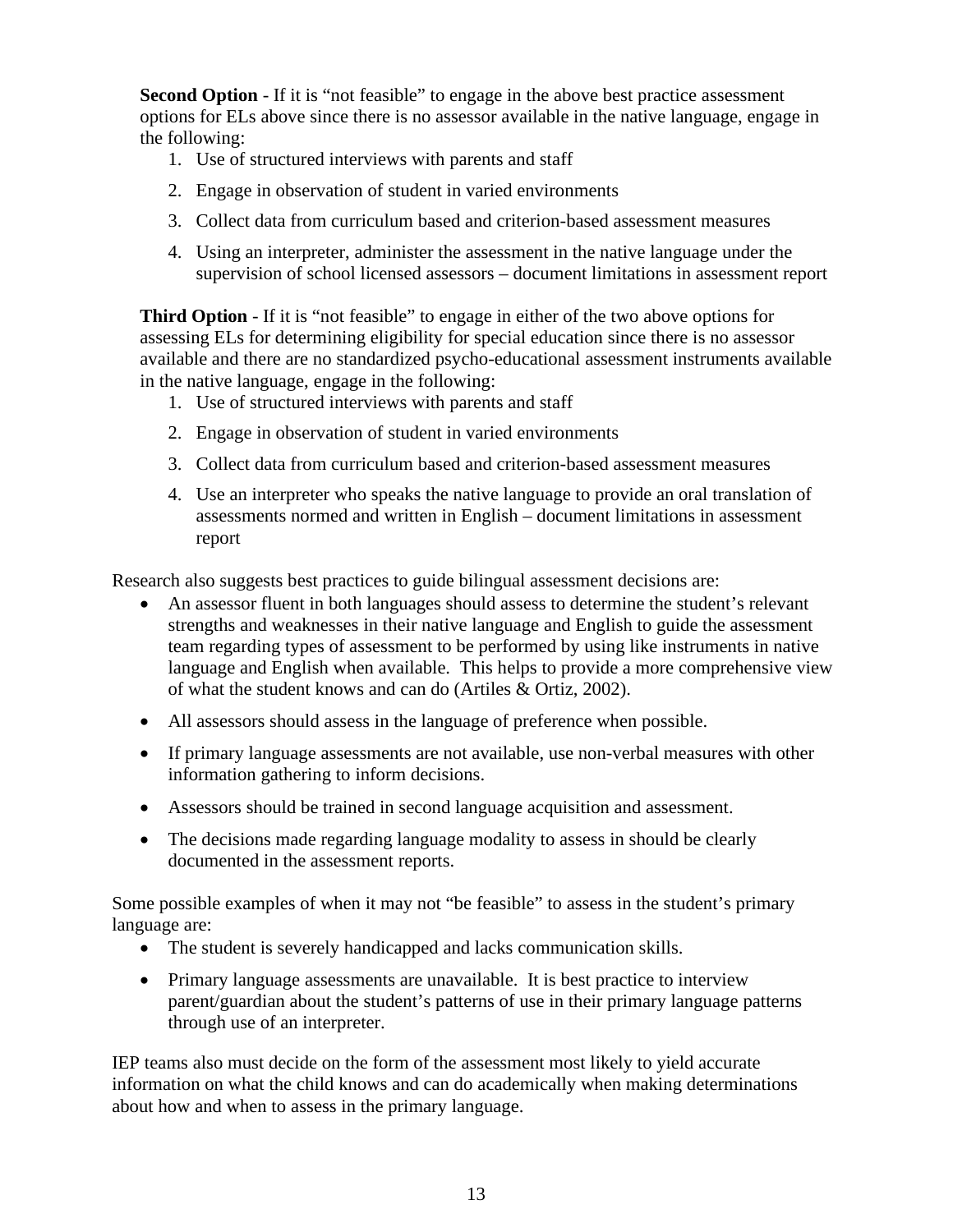It may be best practice for a psychologist or speech pathologist to conduct preliminary language proficiency assessment of an English learner (EL) student first in English and then in his or her native language to one, validate the scores in English are correct, or two, determine if the student may be functioning at a higher cognitive level in his or her primary language. The results of this preliminary assessment may help to guide future assessment decisions such as which language to conduct the academic, speech and language assessment in, etc. If the preliminary bilingual assessment data indicates the student has little or no skills in the primary language (in cognition, academics, or speech & language), the team may opt to continue the remainder of the assessment in part, or in whole, in English.

Assessors should also address socio-cultural factors as part of the assessment process. The following four sources of information may be used to help address socio-cultural factors related to ELs:

- 1. Norm-referenced assessments in English and the student's primary language (if primary language assessments are available)
- 2. Criterion-referenced tests
- 3. Systematic observation in educational environments
- 4. Structured interviews (with student, parent, teachers, etc.)

Following is a list of the different areas of assessment and specific tools that may be utilized by professionals for use with students who are ELs to determine if they are eligible for special education:

# **Cognitive Assessments Appropriate for an English Learner**

The following bilingual test instruments are frequently used by psychologists to evaluate English learner/bilingual students:

- The Bilingual Verbal Ability Test (BVAT)
- WISC IV Spanish
- KABC (English & Spanish Response Scoring)
- Batería III Woodcock-Munoz
- Spanish WISC
- Southern California Ordinal Scales of Development:
- Development Scale of Cognition
- Cognitive Assessment System (CAS)
- Use of an Authentic Language Sample from home and school (collaborate with speech & language specialist)

Following is a list of possible non-verbal assessment tools frequently used by school psychologists to help inform cognition:

- The Universal Nonverbal Intelligence Test (UNIT)
- Bender Visual Motor Gestalt Test (visual-motor test)
- Naglieri Nonverbal Abilities Test (NNAT)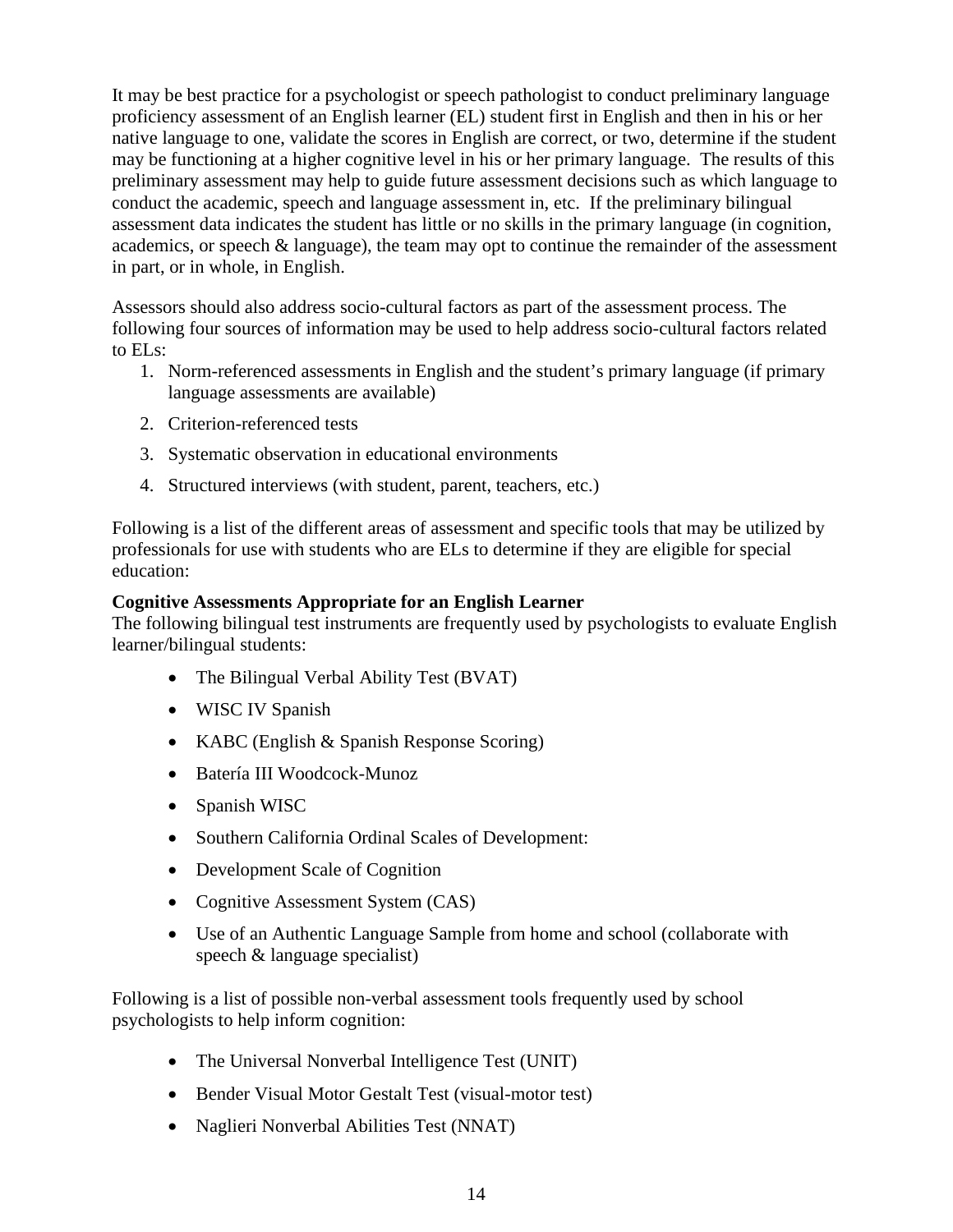- Test of Non-verbal Intelligence (CTONI)
- Leiter
- Test of Visual Perceptual Skills (TPVS) (visual-perceptual test)

It is recommended that as standard procedure assessors investigate the student's use of their primary language by engaging in conversation with interpreters who speak the student's primary language and same dialect. Some bilingual assessment experts

recommend that psychologists use cognitive assessment measures of evaluation that include many developmental and experiential activities.

# **Speech and Language Assessment for English Learners**

The following speech and language test instruments are frequently used to evaluate English learner/bilingual students:

- PPVT: 3/TVIP
- EOWPVT: Bilingual
- CELF:IV English / Spanish versions
- TAPS:3 English / Spanish versions
- Goldman-Fristoe/La Meda (articulation)
- BVAT-The *Bilingual Verbal Ability Tests*
- Language Sample- in English and native language
- ROWPVT (Spanish Bilingual Version)
- Woodcock-Munoz Language Survey (WMLS-R)
- Idea Proficiency Test  $(IPT II)$
- Contextual Probes of Articulation Competence Spanish (CPAC-S)

# **Academic Assessment Options for English Learners**

When assessing the academic skills of an English learner (EL) to determine eligibility for special education, it is required to assess in both the primary language and English skills (unless it has been determined that the student has little or no academic skills in the primary language). When assessing academic skills in the primary language one needs to consider the amount and quality of primary language academic instruction an EL has received. Some of the factors that need to be considered are:

- 1. last grade completed if the EL attended school in the native country;
- 2. amount of time passed since the EL has received native language instruction;
- 3. amount of native language instruction the EL has received since leaving the native country (e.g. dual immersion program vs. transitional bilingual program);
- 4. subjects taught in the native language; and
- 5. levels of academic achievement in the native language when first entering the United States.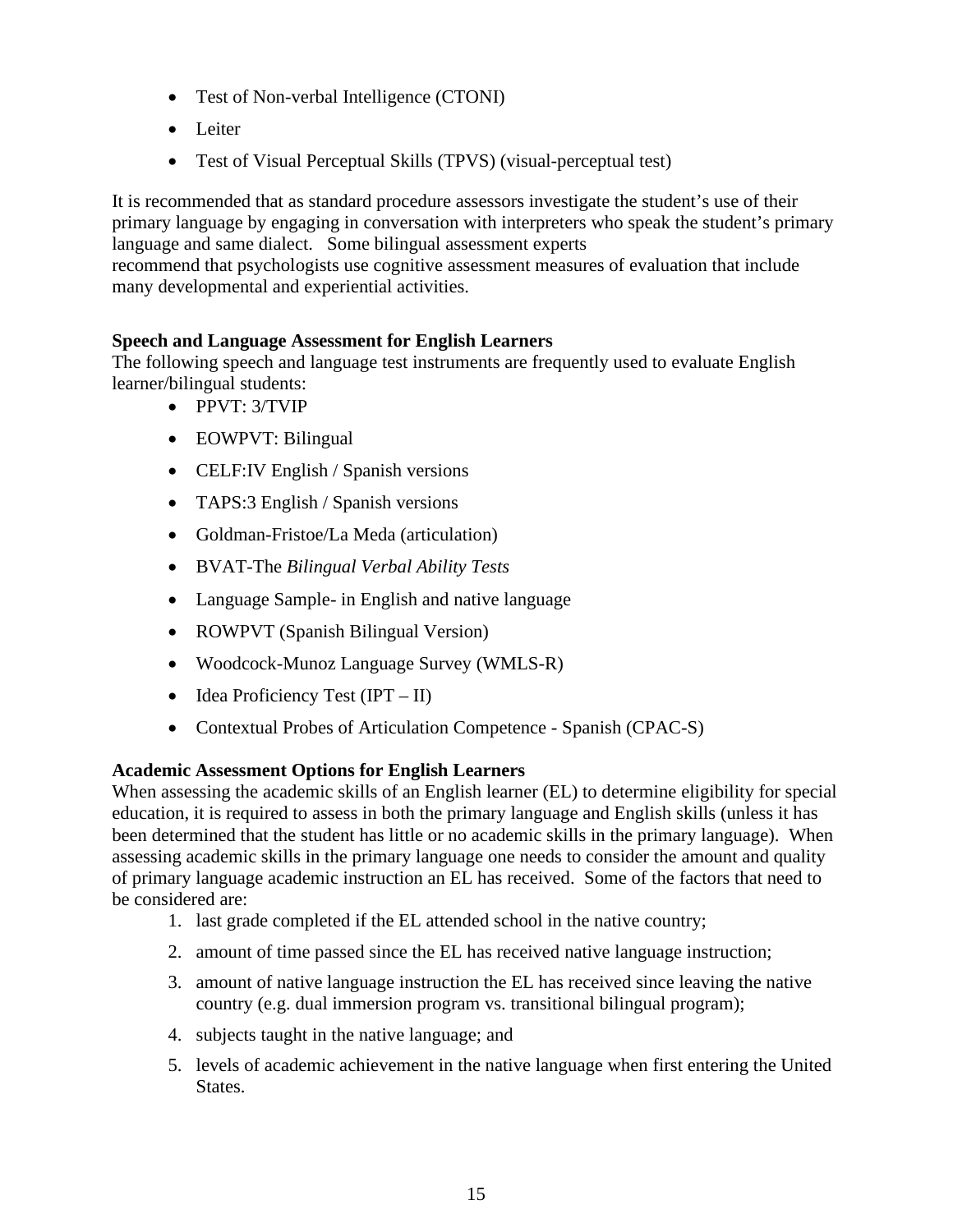Many times a student from a second language background is born in the United States and has received most of their academic instruction in school in English; however, one cannot assume that this student is unable to think, read, or write their primary language.

If the EL's primary language is other than Spanish or other language where bilingual assessment materials are available, then informal assessment of the primary language skills for reading, writing, and math must be conducted to the extent possible. If an interpreter is used for assessing academic skills using English instruments that haven't been normed on the translation, then numerical scores should not be used and this test variation must be noted in the assessment report. The information obtained using an interpreter must be noted in assessment reports and shared at the IEP meeting for decision-making purposes. For example, after giving the "Applied Problems" subtest from the Woodcock Johnson III (W-J III) in English to an EL, an interpreter is then used to check if the student would perform better after hearing the problem read in their primary language. A new score could not be obtained, but if the EL was more successful after hearing the problem in their primary language, then the "difficulty" could be due to second language acquisition rather than a learning disability affecting math skills. The effect of "test/retest validity" does need to be considered in these cases and included in the assessment report.

To date, there are a limited number of standardized academic assessments available in languages other than English. Some possible academic/other assessment instruments that may be used to assess students whose primary language is Spanish are:

- Batería III Woodcock-Munoz
- Language Assessment Scales (LAS)
- Spanish Brigance (criterion-referenced)
- Use of Dibels and Curriculum based measures if available (not standardized)
- Boehm Test of Basic Concepts Revised (BTBC-R)(1986) (K-2 Spanish)
- Aprenda: La prueba de logros en espanol, Segunda edicion (1997)
- Bracken Basic Concept Scale Revised (1998) (Spanish Edition) (ages 2.8 to 8 years)

# **Social-Emotional / Cultural Assessment for English Learners**

To date, there are a limited number of social-emotional assessments available in languages other than English:

- BASC Pearson Assessments
- Acculturation Rating Scale for Mexican Americans (ARSMA)
- Spanish Version of the Social Skills Rating System
- Vineland Adaptive Behavior Scales
- Connors Spanish

# **Use of Interpreters for Assessment**

It is recommended that the following steps be taken in preparation for use of an interpreter in assessment:

- 1. Know what tests are being administered.
- 2. Be prepared for the session to account for extra time needed with an interpreter.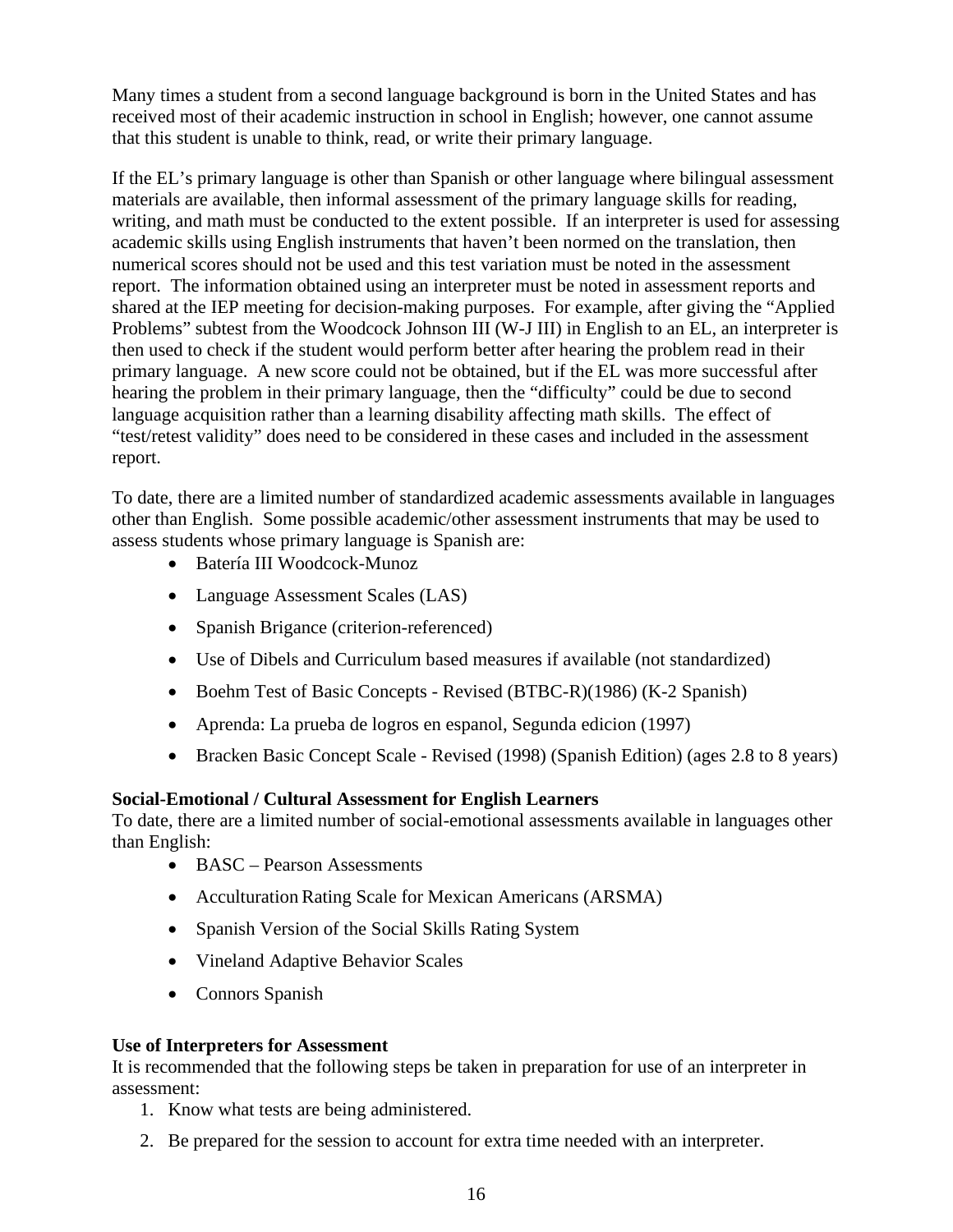- 3. Know the skill level of the interpreter.
- 4. Ensure the interpreter speaks the same dialect of the student.
- 5. Administer only the tests, which the interpreter has been trained to assist in administering.

The following briefing procedures are recommended prior to administering assessments with use of an interpreter (assessor and interpreter review together):

- 1. Go over the general purpose of the assessment session with interpreter.
- 2. Describe to the interpreter the assessment instruments that will be administered.
- 3. Provide the interpreter information about the student.
- 4. Review English test behavior with the interpreter, if applicable.
- 5. Remind the interpreter they he or she should make a written note of all behaviors observed during the assessment.
- 6. Allow time for the interpreter to organize materials, re-read the test procedures, and ask for clarification, if needed.
- 7. Remind interpreter that he or she will need to follow the exact protocol of the test (ex: can they repeat question, cue, etc.).

The following debriefing procedures are recommended after the interpreter has assisted with an assessment:

- 1. Ask interpreter to go over each of the test responses without making clinical judgment.
- 2. Go over any difficulties relative to the testing process.
- 3. Go over any difficulties relative to the interpretation process.
- 4. Go over any other items relevant to assessment process.

The following best practices are recommended when conferencing with parents with the use of an interpreter:

- 1. Observe body language when meeting with an interpreter and parent. Rely on interpreter to assist you in understanding culturally appropriate behavior.
- 2. If the interpreter is used with the parent, avoid portraying the interpreter as the parent's representative or advocate – stay professional.
- 3. Seating arrangements are critical. Give the name and position of each person present. The interpreter should not in any way block the parent from the school person. Parents must be able to see both interpreter and assessor.
- 4. The interpreter should only translate not editorialize or give opinion.
- 5. The educator needs to speak to the parent, not to the interpreter.

#### **Components of the Assessment Report for an English Learner**

In addition to the basic requirements of a report, assessment reports for English learner (EL) students are required to have the following documentation included in the report:

- 1. Impact of language, cultural, environmental and economic factors in learning;
- 2. How standardized tests and techniques were altered;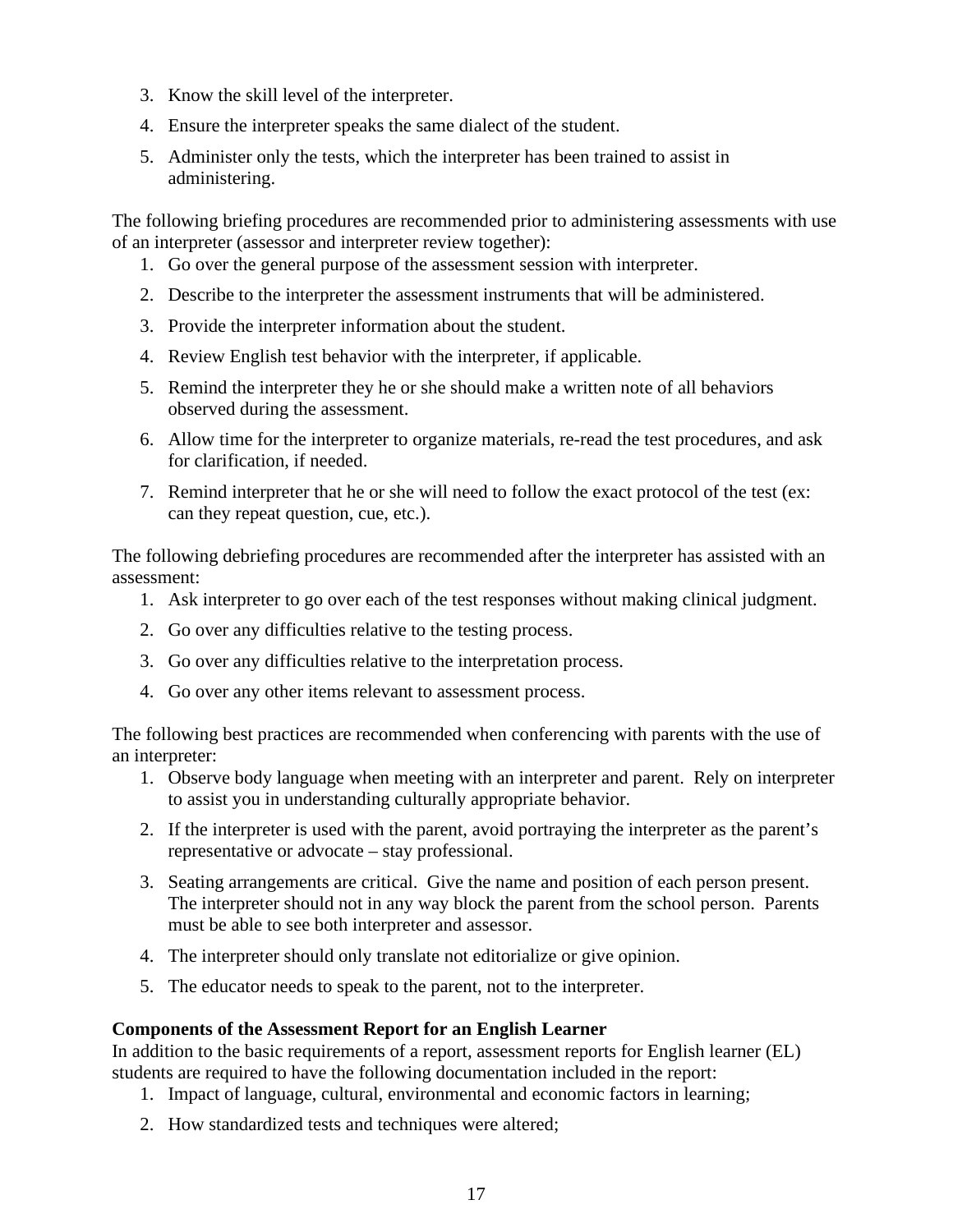- 3. Use of the interpreters, translations for tests; include a statement of validity and reliability related to the use of such; and
- 4. Examiner's level of language proficiency in language of student and the effect on test results and overall assessment (5 CCR 3023; EC 56341 & 56327)

It is best practice to include cross-validation of information between norm-referenced, criterion, and interview/observation based measures, to include information from home setting. In addition, it is best practice to include the following in an assessment report for a student who is EL/bilingual:

- Consideration of the second language acquisition process and its relationship to the possible handicapping conditions
- Results of current language proficiency testing
- If and how standardized tests and techniques were altered
- A statement of student limitations if non-verbal measures were used
- Recommendations for linguistically appropriate goals
- Test scores and interpretation of the scores what do they mean and how do the test scores/results relate to the student's performance in school and in life.

Lastly, remember that reports should be translated into the primary language if requested by the parent/guardian. Often parents will indicate that verbal translation is sufficient.

#### **Use of Interpreters in Assessment in Special Education**

The California Code or Regulations states:

*Assessments shall be administered by qualified personnel who are competent in both the oral or sign language skills and written skills of the individual's primary language or mode of communication and have a knowledge and understanding of the cultural and ethnic background of the pupil. If it clearly is not feasible to do so, an interpreter must be used, and the assessment report shall document this condition and note that the validity may have been affected.* CCR Title 5: 3023

#### **Determining Eligibility for Special Education**

When looking at an English learner's performance on an English academic test, such as the WJ III, one needs to view this assessment as a possible level of second language acquisition and not necessarily a true measurement of the English learner's academic skills. When interpreting the levels of achievement on the English tests, one must factor in such things as the grade/age the English learner (EL) was first exposed to English, the amount, consistency and type of schooling, and EL services the student has received, etc. This needs to be documented in the assessment report and taken into consideration when eligibility decisions are being made.

Remember, if an EL has been assessed in similar tests in the native language and English, and if a discrepancy model is being used to qualify a student as learning disabled, the highest cluster scores need to be used for purposes of qualifying the student for special education. For example, if an EL whose native language is Spanish receives a standard score (SS) of 95 on the Spanish test for "Basic Reading Skills" and a SS of 80 on the English test for "Basic Reading Skills," then the 95 would be used to calculate the discrepancy between ability and achievement;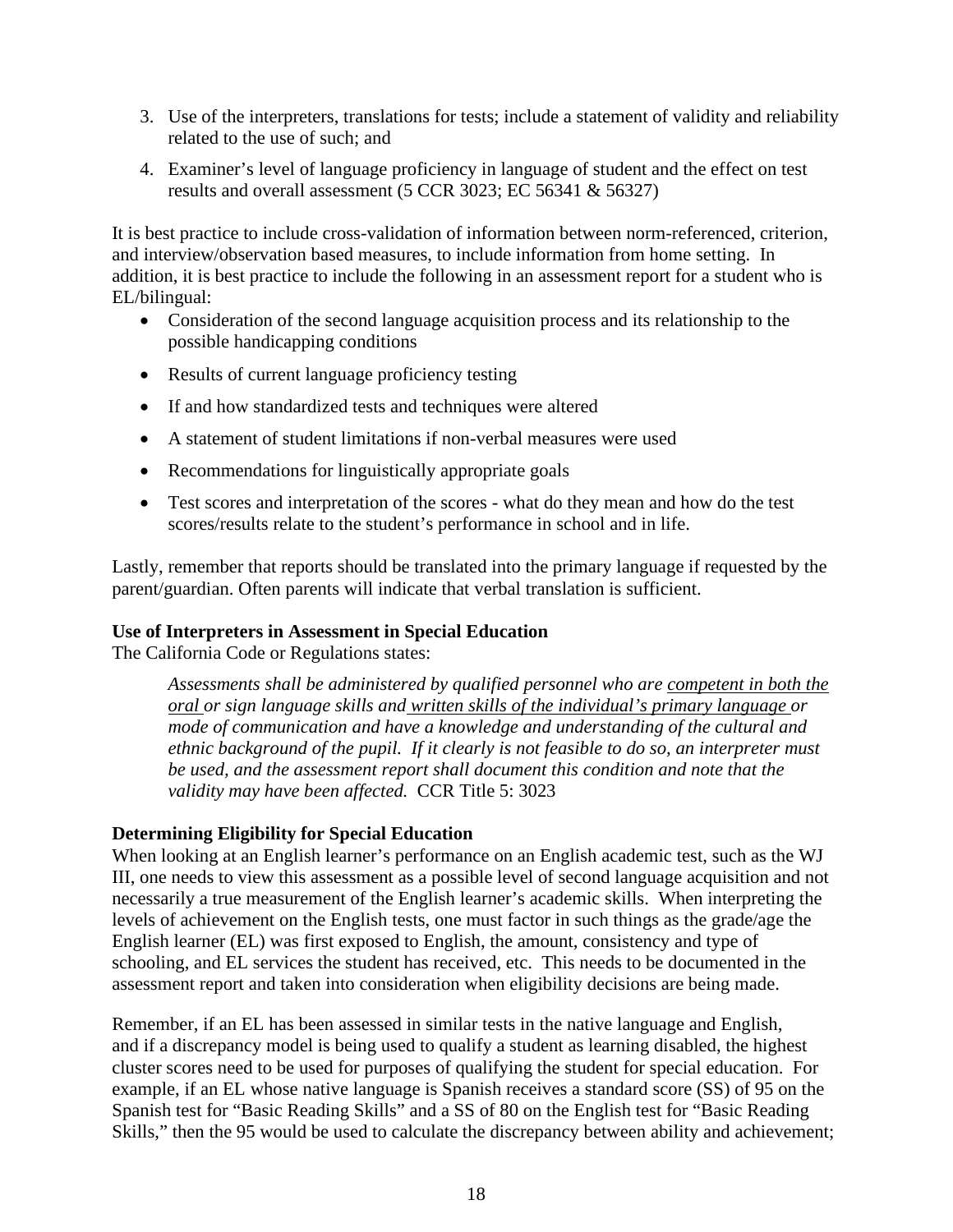however, both scores should be reported in the assessment report. If an EL receives a SS score of 95 in English "Basic Math Skills" and an 80 SS in Spanish on "Basic Math Skills," then the 95 would be used to calculate the discrepancy; however, it is best practice to report both scores in the assessment report.

#### **V. Development of Linguistically Appropriate IEPs**

When appropriate the IEP shall also include, but not be limited to, all of the following: "for individuals whose native language is other than English, linguistically appropriate goals, objectives, programs and services" (EC 56345(b)). The IEP is a written document that is developed for each public school child who is eligible for special education services. The IEP is created through a team effort and reviewed at least once a year. The required "IEP Team" members are:

- 1. The parents of a child with a disability;
- 2. Not less than one regular education teacher of such child (if the child is, or may be, participating in the regular education environment);
- 3. Not less than one special education teacher, or where appropriate, not less than one special education provider of such child;
- 4. A representative of the local education agency (LEA) who is qualified to provide, or supervise the provision of, specially designed instruction to meet the unique needs of children with disabilities; knowledgeable about the general education curriculum; and, knowledgeable about the availability of resources of the LEA;
- 5. An individual who can interpret the instructional implications of evaluation results, and who may be a member of the team described above;
- 6. At the discretion of the parent or the agency, other individuals who have knowledge or special expertise regarding the child, including related services personnel as appropriate; and
- 7. Whenever appropriate, the child with a disability.

*A person specialized in ELs should be one of the IEP team members with special expertise under number 6 above* (34 CFR 300.321(a) (6)-(7); EC 56341(b) (6)-(7)).

For EL students it is best practice to invite staff members to the IEP who have expertise in English language development and can also interpret the results of ELPAC testing and primary language testing, when applicable.

The IEP team must ensure that parents are provided copies of the IEP notice in their primary language. In addition, districts must ensure that parents understand the proceedings of the IEP meeting. This may require the district to provide an interpreter if necessary. Parents also have the right to request that a copy of the IEP be provided to them in their primary language. It is also best practice to provide a copy of the assessment reports in the parents' primary language if requested; however, this requirement is not clear in the regulations (Reid, 2010).

# **Required IEP Components for English Learner Students**

The IEP team must consider the language needs of the student as those needs relate to the student's IEP. Specifically, the IEP must include "linguistically appropriate goals, objectives, programs and services". There are also specific IEP team requirements relative to making decisions about whether or not the student will take ELPAC or an alternate assessment to measure English proficiency progress, as well as whether or not accommodations or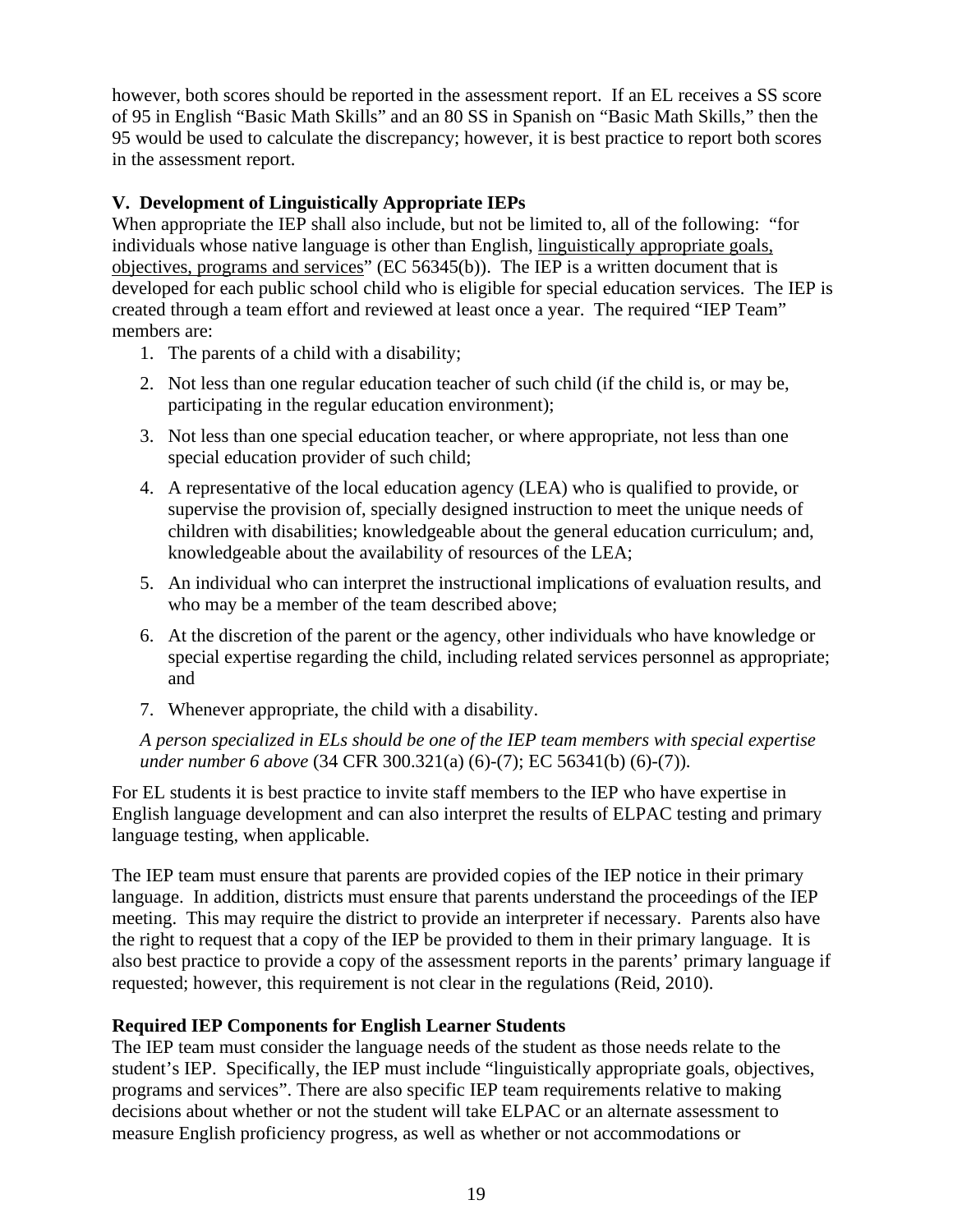modifications will be needed for the student to take ELPAC (20 USC 1414(d) (3) (b) (ii); 34 CFR 300.324 (a) (2) (ii); 30 EC 56345 (b) (2); 30 EC 56341.1 (b) (2)).

Below is a checklist for staff members to use when drafting IEP for an English learner (EL) student with a known or suspected disability:

- $\checkmark$  The IEP indicates if the student is classified as an EL
- $\checkmark$  The IEP includes information about the student's current level of English language proficiency in listening, speaking, reading, and writing (based on current ELPAC or alternate assessment scores/levels)
- $\checkmark$  The IEP indicates if testing accommodations or modifications are needed for the student to take ELPAC or if the student requires an alternate assessment to ELPAC and, if so, what the alternate assessment(s) utilized will be
- $\checkmark$  The IEP addresses programs and services for the EL, to include how English language development needs will be met and who will provide those services *Note: Indicate the setting, duration and frequency*
- $\checkmark$  The IEP indicates if primary language support is needed
- $\checkmark$  The IEP indicates what language will be the language of instruction
- $\checkmark$  The IEP includes goals and objectives that are linguistically appropriate (LAGOS)

*Note: Linguistically appropriate goals should align to the student's current linguistic level in English or assessed level on the* ELPAC (or designated alternate assessment).

(See SUPP37: IEP team Checklist for English Learners (ELs))

# **Decisions Regarding** ELPAC and the IEP

Most students with disabilities take the ELPAC along with all other students under standard conditions. Some students with disabilities may require test variations, accommodations, and/or modifications, or may take alternate assessments. Test variations are allowed for any student who regularly uses them in the classroom. Accommodations, modifications, and/or alternate assessments must be specified in each student's IEP or Section 504 Plan. Before any test variation is used, the following activities must be considered when preparing or updating the IEP:

- 1. The IEP team determines if the student's disability would preclude him or her from taking any or all domains of the ELPAC (with or without variations, accommodations, and/or modifications).
- 2. IEP teams review Matrix 1 in the Matrix of Test Variations, Accommodations, and Modifications for Administration of California Statewide Assessments (see Appendix B1 or go to [http://www.cde.ca.gov/ta/tg/el/resources.asp\)](http://www.cde.ca.gov/ta/tg/el/resources.asp).
- 3. IEP teams discuss the impact of modifications or alternate assessments on the ELPAC resulting in scores that are not valid.

# **Linguistically Appropriate Goals and Objectives**

It is required that the IEP for an English learner (EL) include linguistically appropriate goals and objectives *(objectives are only required for students receiving a functional skills level curriculum)* which lead to the development of English language proficiency. IEPs for ELs should not include EL Goals. Legally, linguistically appropriate goals, objectives, and programs means:

1. Those activities which lead to the development of English language proficiency;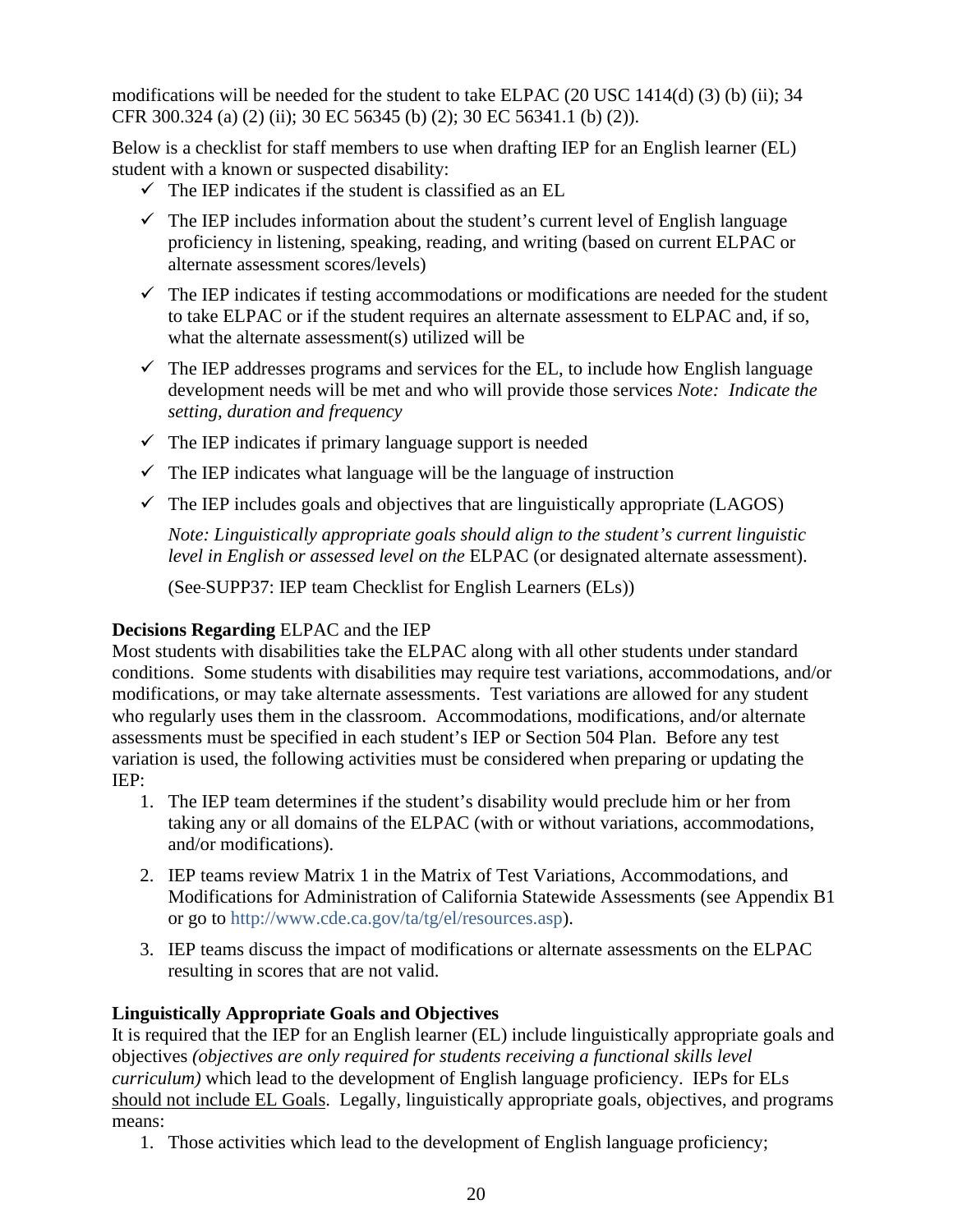- 2. Those instructional systems which lead to the language development of English language proficiency; and
- 3. Those instructional systems, which lead to the language development needs of ELs. For individuals whose primary language is other than English, and who's potential for learning a second language, as determined by the IEP team, is severely limited, the IEP team may determine that instruction may be provided through an alternate program, including a program provided in the individual's primary language. The IEP team must periodically, but not less than annually, reconsider the individual's ability to receive instruction in the English language (EC Section 311(c); CR, Title 5, Section 3001 (s)).

*Note: Even though it is not a legal requirement to formally identify a preschool age student as an EL in California, federal regulations require the IEP team to determine if the student is an EL for purposes of the IEP and include linguistically appropriate goals and services.*

The IEP team must ensure that IEP goals that involve language are linguistically appropriate. This means the goals must reflect the student's current linguistic level in order to ensure the student can access the goal. When drafting goals, IEP teams should consider the following:

- Take into consideration the cognitive level of the student;
- Be appropriate for the linguistic level of the student (applicable to goals that involve language);
- Match the developmental level of the student's primary (L1) or secondary (L2) language;
- Access the student's prior knowledge and experiences;
- Incorporate culturally relevant materials and experiences; and
- Affirm the student's cultural heritage.

In developing linguistically appropriate goals and objectives (LAGOS), IEP teams must first determine the linguistic levels of the student. Once the team has determined the linguistic needs of the student (by analyzing progress towards attaining the ELD Standards and reviewing ELPAC of other language assessment results), the next step is to draft goals based on assessed areas of need related to the disability that align to the student's linguistic needs.

Reminder: a minimum of two (2) benchmark objectives must be developed for each goal if the curriculum the student uses is considered an alternate-curriculum that focuses on "life-skills".

The following are samples of linguistically appropriate goals (LAGOS) that are aligned to ELPAC data and aligned to student levels on the 2012 ELD Standards.

*Sample Goal (Based on 2012 ELD Standards*

*Current ELD Levels*

| Age/Grade      | Level of       | Mode of       | Proficiency Level                       |
|----------------|----------------|---------------|-----------------------------------------|
|                | <b>Student</b> | Communication |                                         |
| $I^{st}$ Grade | CAPA Level     | Collaborative | <b>Exit Emerging</b>                    |
|                |                |               | participates in simple,<br>face-to-face |
|                |                |               | conversations with peers<br>and others  |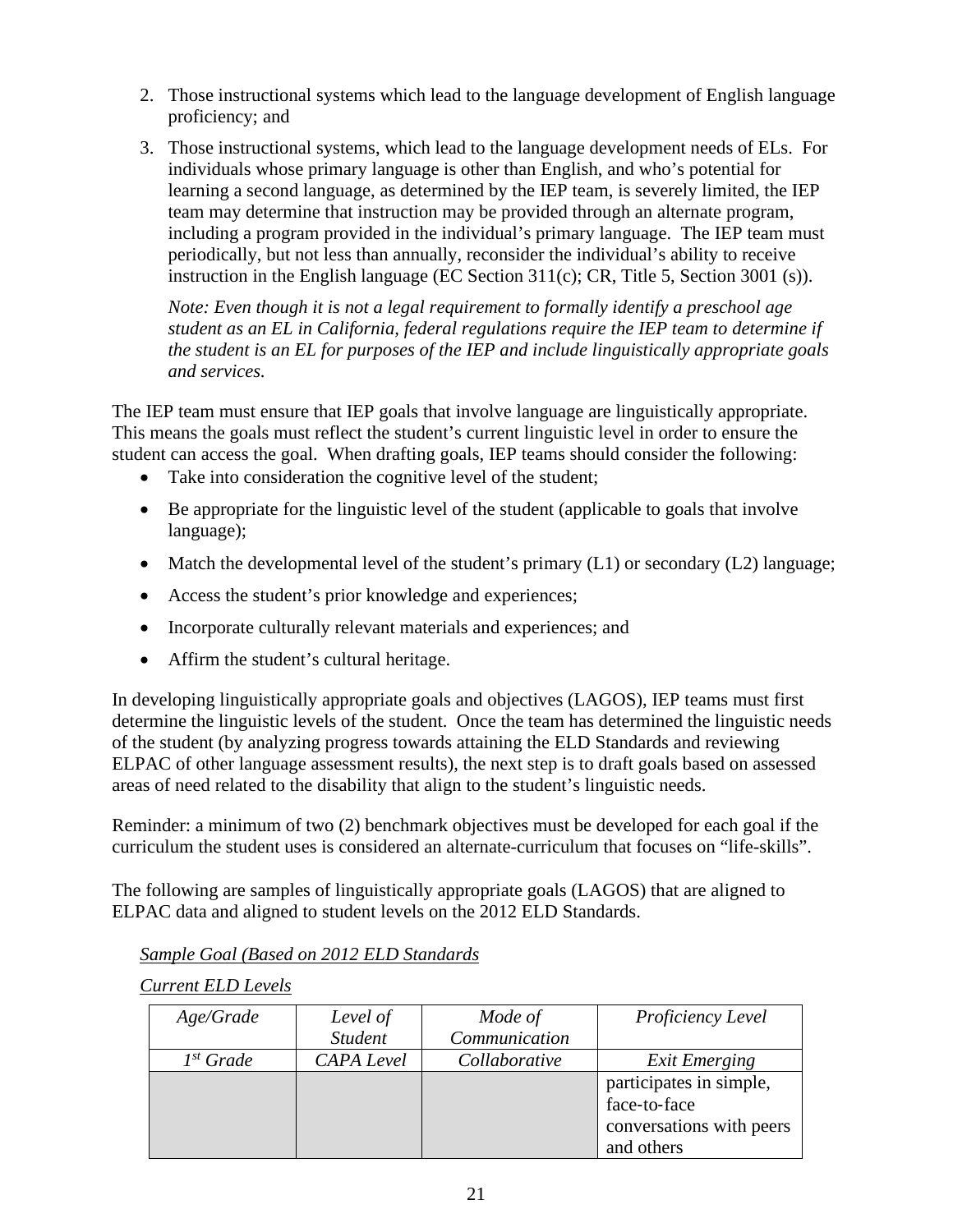# *Appropriate ELD and IEP Target Level*

| Age/Grade      | Level of          | Mode of       | Proficiency Level       |
|----------------|-------------------|---------------|-------------------------|
|                | <b>Student</b>    | Communication |                         |
| $I^{st}$ Grade | <b>CAPA</b> Level | Collaborative | Early Stage Expanding   |
|                |                   |               | initiate simple         |
|                |                   |               | conversations on social |
|                |                   |               | and academic topics     |

*Baseline: The student manifests a disability separate from language differences or being English language in the area of verbal expression. The student currently is able to initiate non-verbal gestures of simple one-word nouns to communicate wants and needs or engage in simple conversations in English and one or two word utterances in his or her native language.* 

*By (date), (student) will records initiate simple conversations (3 to 5 word utterances) on social and academic topics to peers or adults; on two consecutive trials as demonstrated by classroom observation and data tracking records.*

# **IEP Accommodations and Modifications**

The IEP should stipulate appropriate accommodations and/or modifications that may be needed to assist the student who is an English learner be successful in an educational setting. Examples of accommodations that may be appropriate to consider for students learning English may be but are not limited to the following:

- Primary language support to assist with academics
- Translation devices
- Extra time on tests and assignments
- Use of reference materials with visuals to aide comprehension
- Bilingual dictionary if applicable to second language

Examples of modifications that may be appropriate to consider for students learning English may be but are not limited to the following:

- Tests provided or adapted to be more "comprehensible"
- Tests and assignments modified in length and content
- Alternate testing formats such as use of visuals, drawings, etc.

# **Other Legal Requirements Related to IEPs of English Learners**

Section 3302 of Title III of NCLB that requires school districts receiving Title III funds states: "no later than 30 days after the beginning of the school year or within two weeks of a student's placement in a language instruction program after the beginning of the school year, to inform parents or guardians of (1) the reasons for their student's identification as an English learner and (2) the need for placement in the specified program." "Parents or guardians of English learners with an IEP must be notified how the recommended placement will help their child to meet the objectives of the IEP." This requirement is typically met through a letter that is sent out through the English Learner Department (see sample letter in Appendix B2).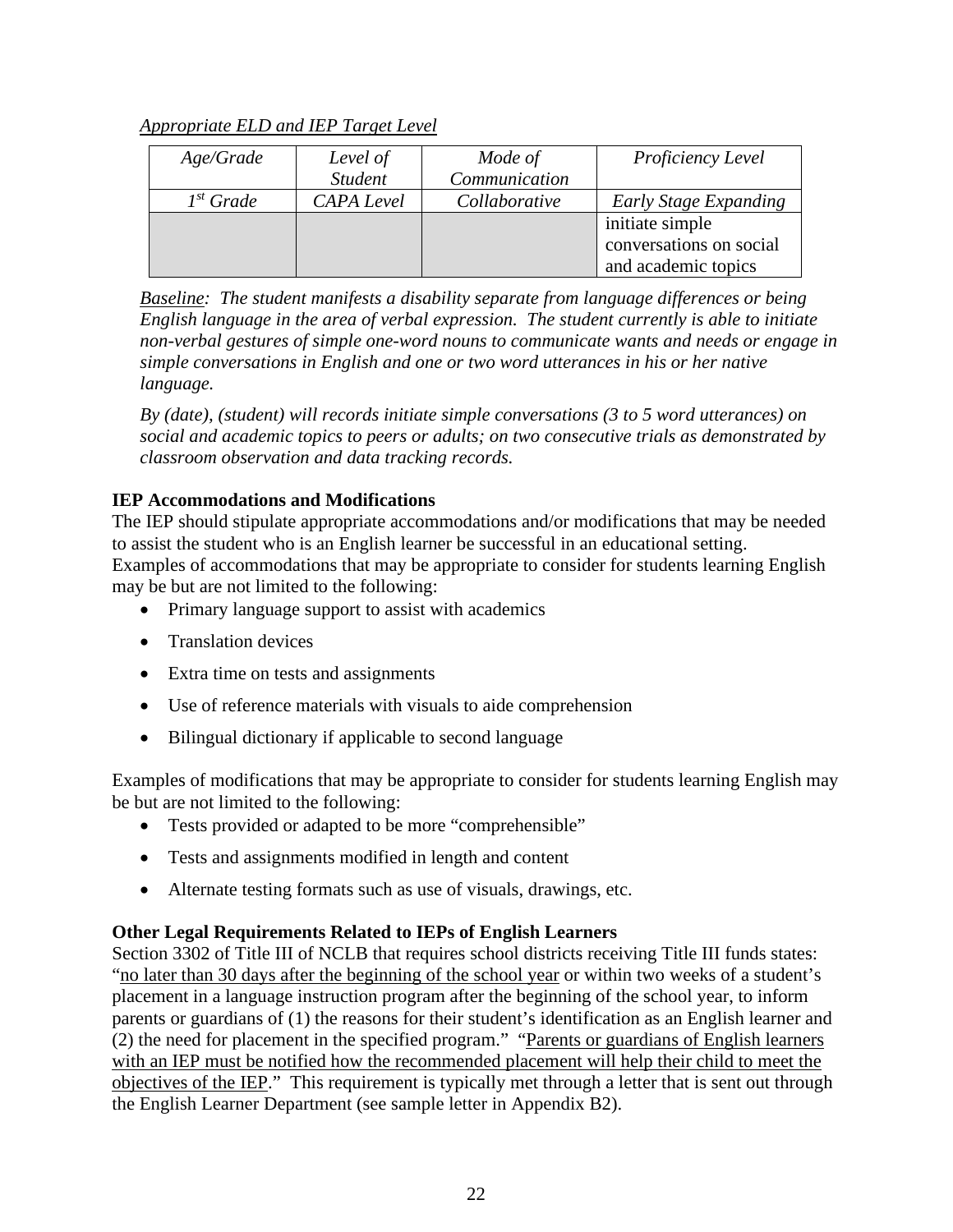# **Frequently Asked Questions**

1. **Question:** Is it required that the IEP team classify preschool students as EL?

**Response**: There is no formal process in place in the State of California to identify/classify students in preschool as English Learners. IEP teams still need to take into consideration the language needs of the student in order to develop linguistically appropriate IEPs for students who, through the assessment process, are determined to be more proficient in a language other than English (CDE Special Education Division, 2010).

2. **Question**: Is it required for an EL student who is identified as having a learning disability to receive only instruction in English so as not to confuse the student?

**Response:** There is research that indicates that the student may acquire L2 easier if they are proficient in L1 (Fortune & Menke, 2010). The IEP team needs to carefully consider the individual needs of the student before making this decision.

# **VI: Programs and Services for English Learners with Disabilities**

Appropriate instructional strategies that focus on language acquisition, scaffolding techniques and proven methodology effective with English learners (ELs) and collaboration between the English Learner programs and Special Education programs promotes academic success for all. Potential ways that ELs with an IEP may receive the EL services are:

- Regular education program with specially designed accommodations and modifications
- Regular education classroom with pull-out or collaborative in-class specialized academic instruction (SAI) with or without related services support
- Regular education classroom combined with SAI in a special education classroom with or without related services support
- SAI in learning centers
- Special education classes
- Home or hospital settings
- Nonpublic, nonsectarian school (NPS)
- State special schools

Students may receive their English language development (ELD) in any of the above program options as is determined most appropriate by the IEP team. It should be clear in the IEP where and when the student will receive ELD services, the duration of the services, and who is responsible for providing the services. The IEP should also indicate which staff member(s) will be specifically working towards the "linguistically appropriate" IEP goals as well as who will be responsible for monitoring English language development/annual measurable achievement objectives (AMAOs).

Some recommended best practices for meeting the education needs of EL students with disabilities are:

- 1. Provide professional development in evidence-based best practices for working with ELs to special educators;
- 2. Collaboration between the EL and Special Education staff; and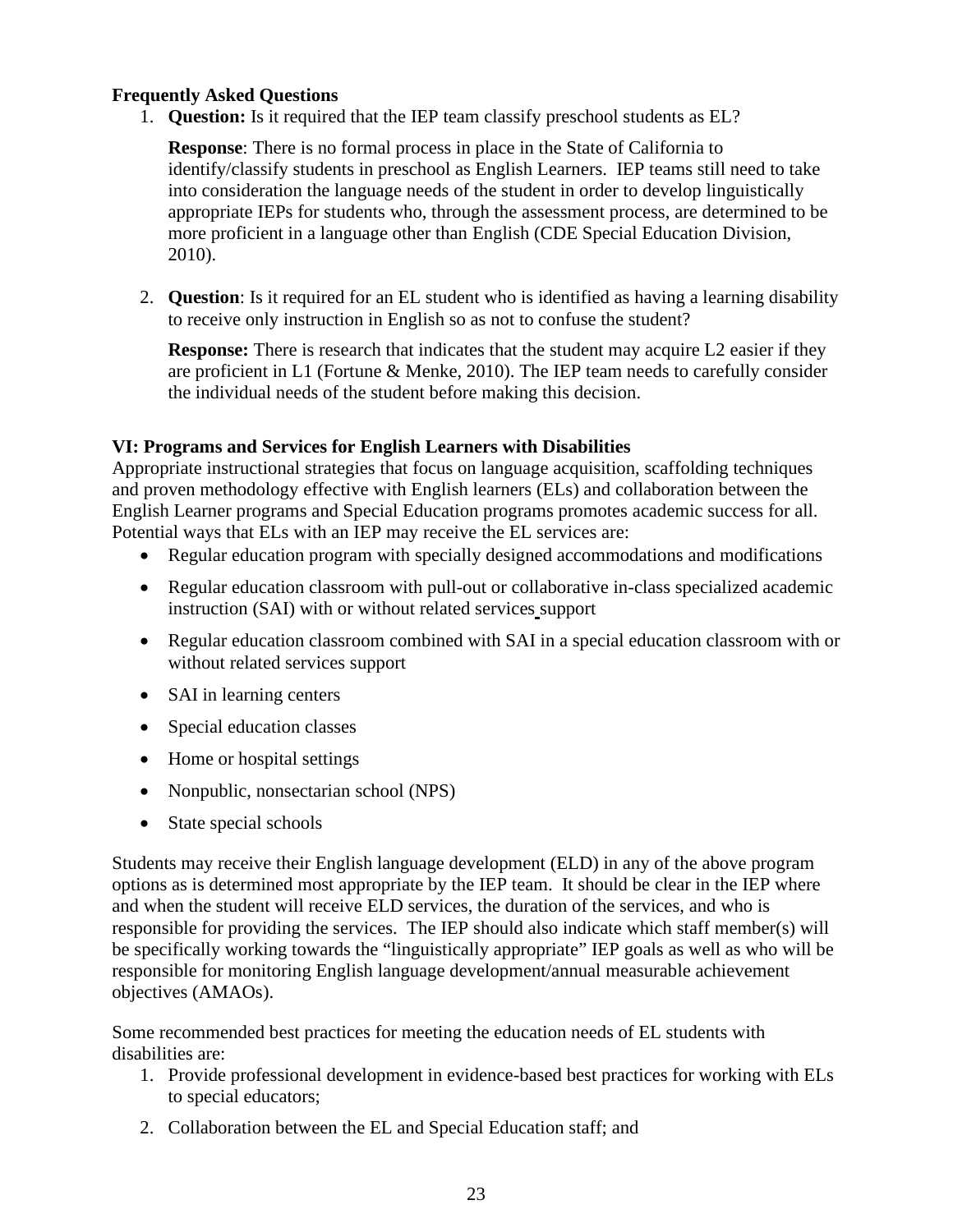3. Native language core instruction be provided (bilingual special education programs) and taught by dually certificated teachers if the IEP team determines it is a Free Appropriate Public Education (FAPE) for a student.

Below are the recommended ELD service delivery options for ELs in special education based on their ELPAC scores/levels. Note this is a local LEA decision.

| <b>OVERALL</b><br><b>ELPAC</b>                                        | <b>CLASSROOM</b><br><b>SETTING</b>                                                                                                                                                                                                                                                         | <b>ELD SERVICES</b>                                                                                                                                                                        | <b>SERVICE PROVIDER</b>                                                                                                                                                                                             |
|-----------------------------------------------------------------------|--------------------------------------------------------------------------------------------------------------------------------------------------------------------------------------------------------------------------------------------------------------------------------------------|--------------------------------------------------------------------------------------------------------------------------------------------------------------------------------------------|---------------------------------------------------------------------------------------------------------------------------------------------------------------------------------------------------------------------|
| <b>SCORE/LEVEL of</b><br><b>PROFICIENCY</b>                           |                                                                                                                                                                                                                                                                                            |                                                                                                                                                                                            |                                                                                                                                                                                                                     |
| "Beginning" (level 1<br>or 2) overall or in one<br>of the two areas). | <b>Structured English</b><br>Immersion (SEI)<br>with SDAIE the full<br>day                                                                                                                                                                                                                 | Daily, intensive,<br>targeted ELD<br>services (provided<br>small group within<br>general education or<br>special education per<br>the IEP) along with<br>integrated classroom<br>ELD daily | SEI classroom setting<br>with general education<br>teacher (in gen ed<br>classroom or sometimes<br>pull out) or could be<br>provided in special<br>education classroom<br>setting or through<br>collaborative model |
| "Somewhat<br>Moderately" level 3                                      | <b>Structured English</b><br>Immersion (SEI) or<br>an alternate<br>program such as a<br>"dual immersion"<br>bilingual program;<br>with SDAIE the full<br>day                                                                                                                               | Daily" integrated"<br><b>ELD</b> services<br>provided aligned to<br>the ELD standards<br>and ELPAC levels<br>and individual<br>student needs                                               | Regular classroom<br>setting with ELD<br>services to be provided                                                                                                                                                    |
| Well developed" level<br>4 in one or both areas.                      | Student is referred<br>for consideration to<br>be reclassified<br>RFEP. Structured<br><b>English Immersion</b><br>(SEI) or an<br>alternate program<br>such as a "dual<br>immersion"<br>bilingual program;<br>with SDAIE the full<br>day until student is<br>reclassified as<br><b>RFEP</b> | Daily" integrated"<br><b>ELD</b> services<br>provided aligned to<br>the ELD standards<br>and ELPAC levels<br>and individual<br>student needs until<br>student is RFEP'd.                   | Regular classroom<br>setting with ELD<br>services to be provided<br>daily until the student is<br>RFEP.                                                                                                             |

# **Sample Elementary School ELD/SPED Service Delivery Models**

One district (Pomona Unified School District) implements the use of an ELD rotation system that groups students (including English learner students with disabilities) for instruction by ELPAC levels. The ELD instruction is provided to all English learners during a specified time of the school day by various staff members, including special educators.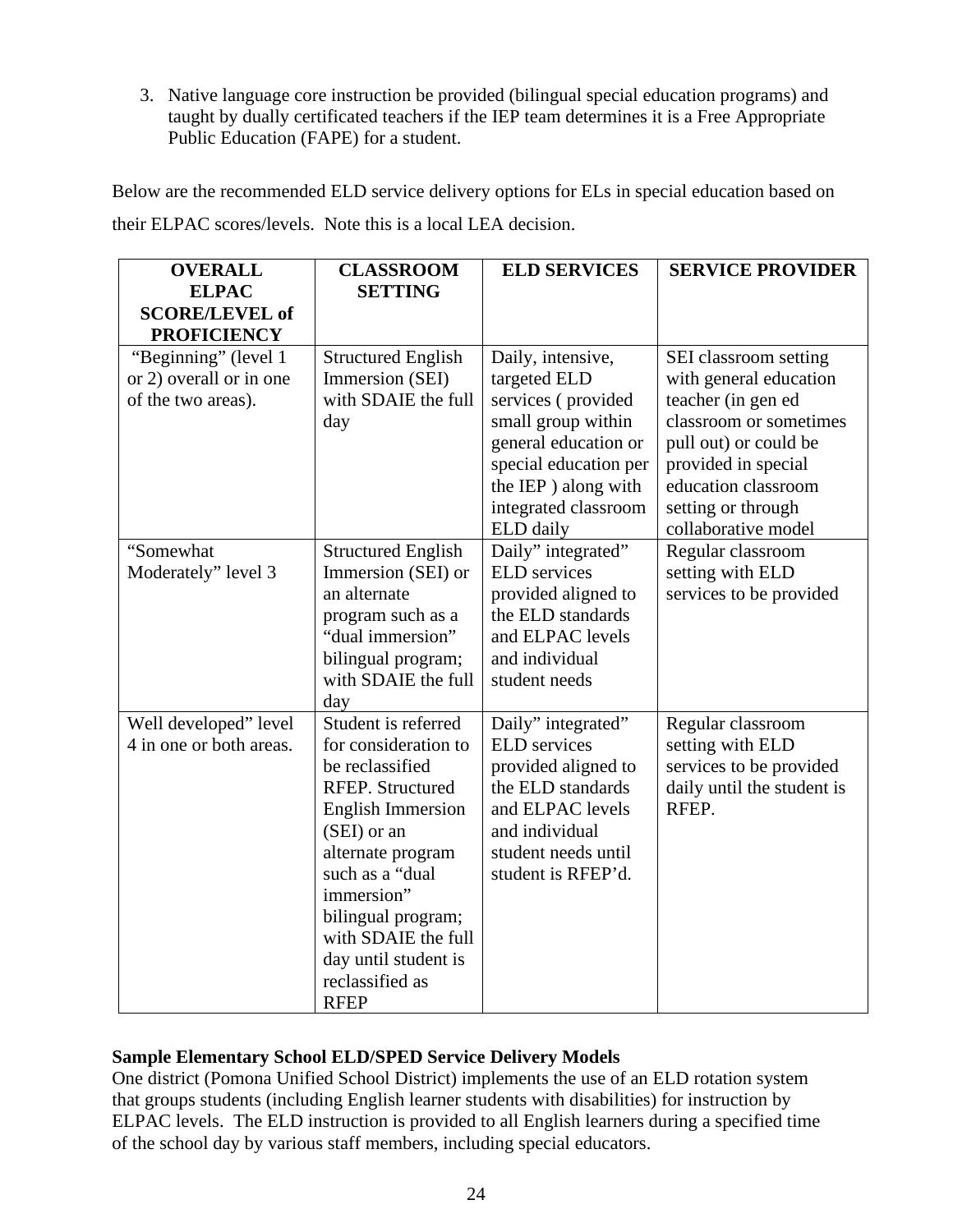The initiative for establishing this type of an ELD rotation system was implemented through collaboration of district office level administrators from both the Instructional Services Division and the Special Education Department. Included in the discussion were principals, teachers, and the employee association. Key stakeholder groups reviewed the guidelines. The guidelines for this instructional delivery model were based on the following program principles:

- 1. Dedicated daily time for delivery of standards-based ELD instruction that addresses specific needs of English learner students at each fluency level supported by use of quality, research-based materials that target all four domains of language with a major emphasis on building a strong oral language foundation;
- 2. Curriculum, instruction, and strategies that promote transfer between English and the native or home language; and,
- 3. Emphasis throughout the curriculum is placed on research-based practices that focus on enriched oral language development.

A second model for providing ELD services at the elementary level is where the ELD services are provided in a pullout special education setting by the speech and language specialist (if the student is identified for speech & language) or in a resource room setting by special education staff members. In this model, the special education case managers/teachers engage in ongoing consultation with the general education teacher and EL department.

A third model for providing ELD services to students with disabilities at the elementary level is through collaboration between the special and general education teacher into the general classroom setting. The special education teacher typically goes in to the general education classroom and works with a group or groups of student(s) that function at similar levels of language acquisition. It is important that not only special education students are included in the groups lead by either the general or special education teacher. As stated earlier, it is important that teachers have training and background in successful collaboration techniques.

# **Sample Secondary School ELD/SPED Service Delivery Models**

At the secondary level, some districts have implemented model programs to serve English learner (EL) students with disabilities (in the mild to moderate range) by offering a *sheltered English* class as the students' core English class. During this class, the students receive ELD services as appropriate based on their levels of language acquisition. This class may be taught by a special or general education teacher who has appropriate ELD instruction certification. The class may also be taught collaboratively between special education and general education staff members.

A second model often utilized at the secondary level to provide ELD services to EL students with disabilities is for the students to receive their ELD services during their general education or special education English class as appropriate for their levels of language acquisition. When implementing this type of service delivery model, staff members need to ensure that EL students have adequate access to the core English curriculum with English speaking peers.

A third model sometimes utilized by districts to provide ELD services to students with disabilities at the secondary level is to have those services provided by special education staff members during a special education support class period.

*Note: Regardless of the ELD service delivery model implemented, this should be discussed at the IEP team meeting and included in the content of the IEP. In addition, it is important to note that paraprofessionals may assist with the provision of ELD services as long as these services*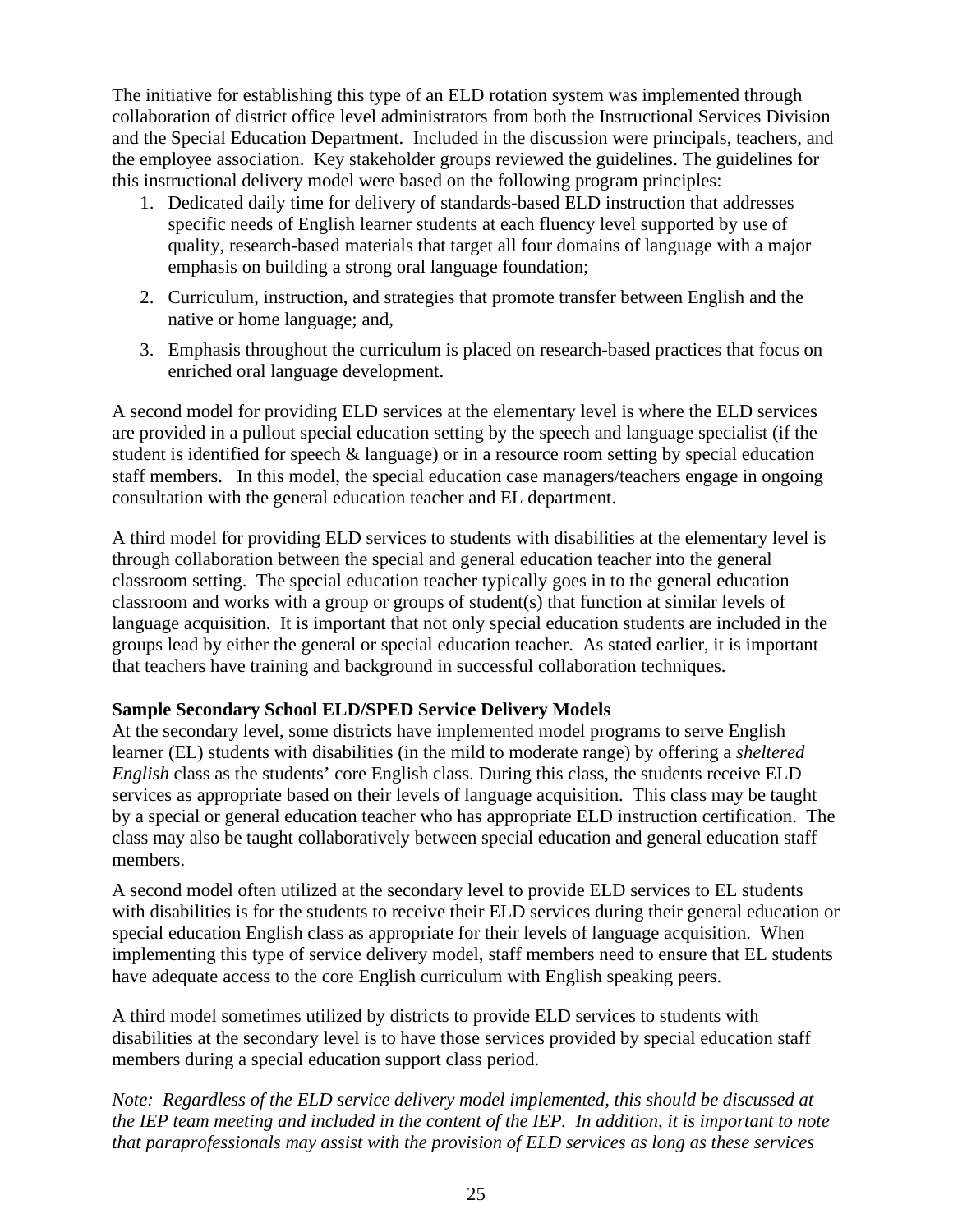*are designed and supervised by the credentialed teacher who has appropriate certification to provide such services.*

# **Instructional Strategies/ELD for English Learners with Disabilities**

According to Saunders, Goldenberg, and Marcelleti (2013), ELD instruction should include the following elements:

- 1. Explicitly teach linguistic elements of English (vocabulary, syntax, grammar, functions, and conventions).
- 2. ELD should integrate meaning and communication via explicit, direct teaching of language (academic & conversational).
- 3. ELD instruction should include interactive activities among students that are carefully planned and carried out.
- 4. Provide students corrective feedback on form.
- 5. Use of English during ELD instruction should be maximized with native language strategically incorporated.
- 6. ELD instruction should include communication and language-learning strategies.
- 7. ELD instruction should be planned and delivered with specific language objectives in mind.

Core instructional strategies such as "Systemic ELD" as put forth by Dutro (2013) have been found effective for teaching English learners with disabilities. Some of the elements of Systemic ELD are:

- Systematic ELD provides a time for English learners to learn and practice language they need in order to navigate rigorous content instruction and a myriad of adult and peer interactions, such as discussions and collaborative work.
- Systematic ELD challenges students to explore language in compelling and playful ways, continually growing their ability to use English flexibly, fluently, and accurately – to have agency over their own language use. Ultimately, the goal of Systematic ELD is for English to be a bridge to academic success rather than a barrier.
- Systemic ELD puts language learning and exploration in the foreground.
- Systemic ELD groups students by assessed proficiency level as determined by multiple sources.
- Systemic ELD uses a functional language approach organized around essential purposes for communication. Language tasks are highly applicable to real world and academic interactions.
- Systemic ELD provides an organized method of language instruction to help prevent gaps and fill existing gaps in language knowledge that can hinder students' achievement.
- Systemic ELD explicitly emphasizes oral language development through structured, purposeful interaction.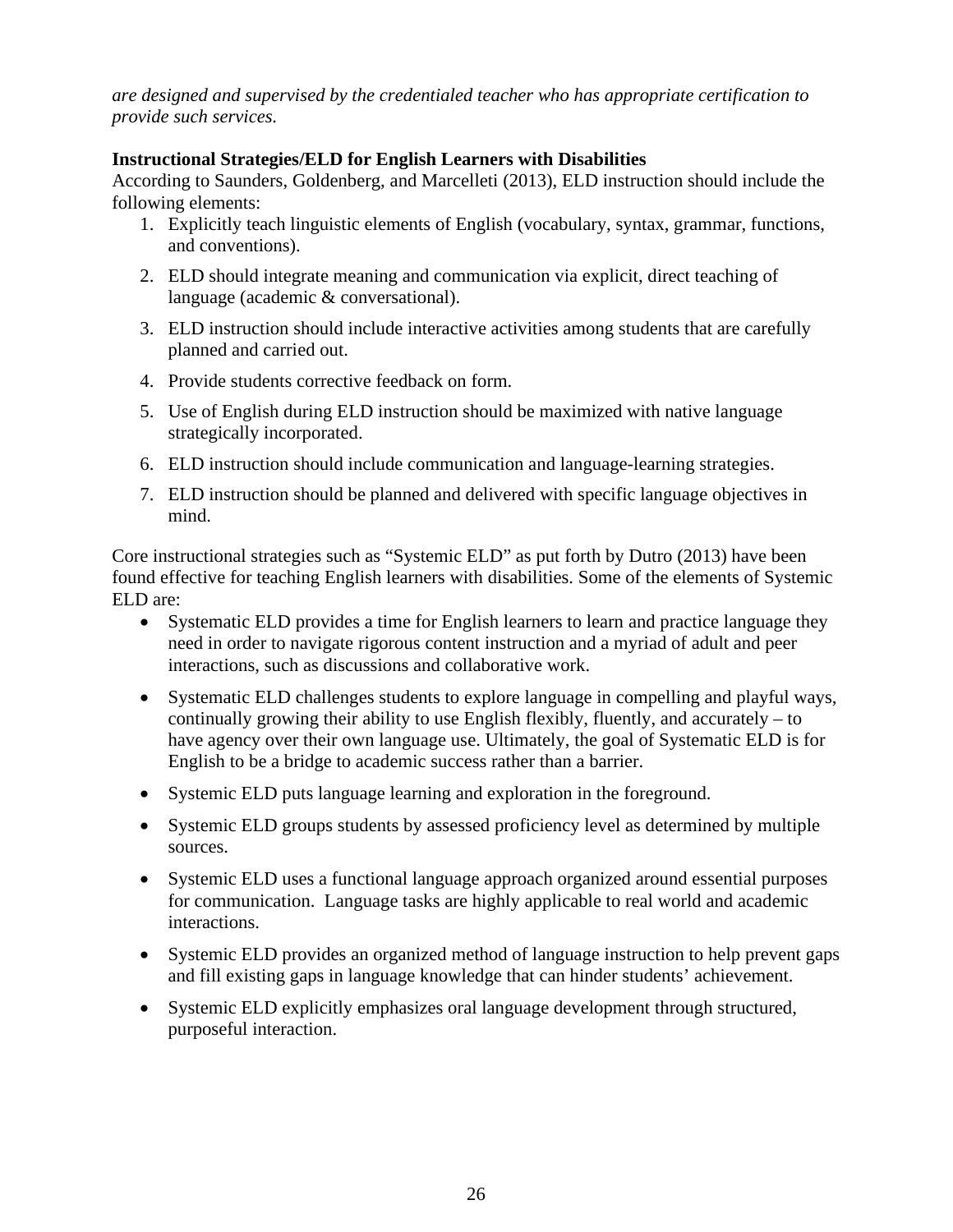# **VII: Reclassification of English Learners with Disabilities**

Under current state law (EC Section 313), identified students who are English learners must participate in the annual administration of the ELPAC until they are reclassified as RFEP (California Practitioners' Guide for Educating English Learners with Disabilities, 2019). It is important that school personnel understand reclassification of English learners as Fluent English Proficient (RFEP), the California Education Code reclassification criteria guidelines, the issues related to reclassification of English learners, and how the reclassification criteria apply to students with disabilities

# **Understanding Reclassification of English Learners**

Reclassification is the process used by districts/local education agencies (LEAs) to make a determination if an English learner (EL) student has acquired sufficient English skills to successfully access curriculum being delivered without English development support. When EL students demonstrate that they are able to compete effectively or are commensurate with English-speaking peers, they are then reclassified as fluent English speakers (RFEP). The reclassification process in public schools in California is based on guidelines approved by the State Board of Education (SBE) and is based on California EC Section 313(d). The reclassification guidelines utilize multiple criteria in determining whether to reclassify a student as being proficient in English.

# **The California Department of Education Reclassification Guidelines**

It is important to remember that reclassification of ELs is a local decision. The ELPAC California Practitioner's' Guide for Educating English Learners with Disabilities, 2019 states: "Reclassification is a local decision to be established by the local school board in accordance with state law (EC Section 313). School districts must use individual ELPAC results as one of four criteria when considering reclassifying English learners.

- 1. assessment of English language proficiency, using an objective assessment instrument, including, but not limited to, the state test of English language development;
- 2. teacher evaluation, including, but not limited to, a review of the student's curriculum mastery;
- 3. parent opinion and consultation; and
- 4. comparison of student performance in basic skills against an empirically established range of performance in basic skills based on the performance of English proficient students of the same age.

Additional measures that must be considered are the comparison of the student's performance in basic skills against an empirically established range of performance in basic skills based upon the performance of English proficient students of the same age, teacher evaluation, and parent or guardian opinion and consultation."

Further, the California Practitioners' Guide for Educating English Learners with Disabilities, 2019 states students with disabilities, including severe cognitive disabilities, are to be provided the same opportunities to be reclassified as students without disabilities. Therefore, local IEP teams may determine appropriate measures of English language proficiency and performance in basic skills, in accordance with local and ELP approved reclassification guidelines.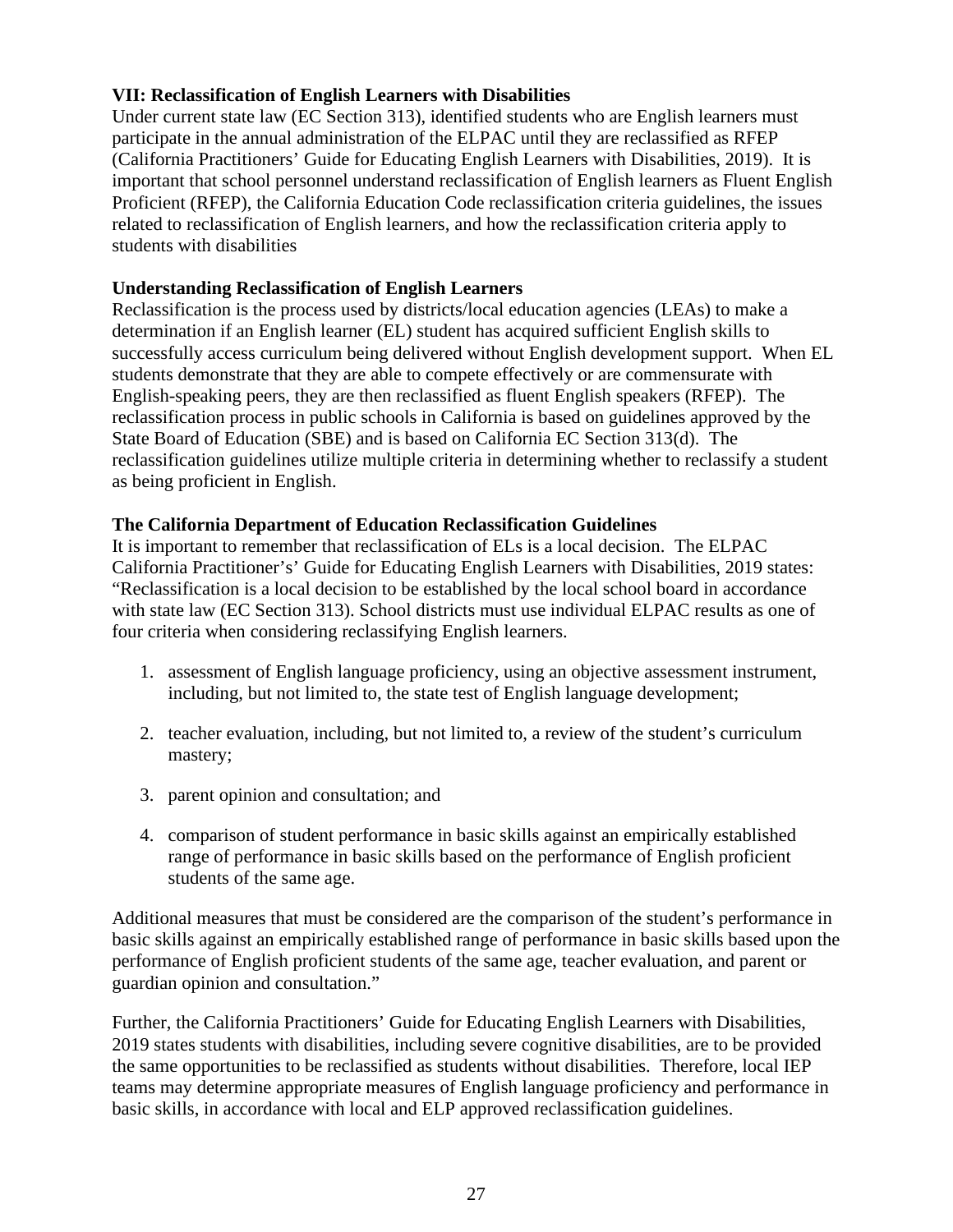In accordance with federal and state laws, the IEP team may address the individual needs of each English learner with a disability, using multiple criteria in concert with the four reclassification criteria in EC 313(f). These four criteria are the minimum required components that LEAs must include in their local reclassification policy. Other criteria may be used to supplement the four required criteria to ensure that the most appropriate decision is made for each student.

The following are recommendations for applying the four criteria in EC 313(f) (accessible at: https://bit.ly/2VNknSS) to local reclassification policies regarding English learners with disabilities from the annual ELPAC Information Guide:

Criterion 1: Assessment of ELP Using an Objective Assessment Instrument Assessment of ELP using an objective assessment, including but not limited to the ELPAC, is one of four criteria, in state law per EC 313(f), to be used by LEAs in determining whether an English learner should be reclassified as RFEP. The IEP team can use the scores from an alternate assessment aligned with the state 2012 CA ELD Standards for reclassification purposes. An alternate assessment may be used to measure the student's ELP on any or all four domains in which the student cannot be assessed using the ELPAC.

For purposes of Title I accountability requirements, a student assessed with a locally determined alternate assessment, will receive the lowest obtainable scale score (LOSS) on the ELPAC for each domain tested with an alternate assessment. The IEP team, however, may use results from the alternate assessment in conjunction with the other required criteria (i.e., teacher evaluation, parental opinion and consultation, and the student's scores on an assessment of basic skills) to determine a student's eligibility for reclassification. Once the Alternate ELPAC is operational, there will be criteria established for reclassification based on a student's performance.

Criterion 2: Teacher Evaluation The student's academic performance information, that is based on the student's IEP goals for academic performance and ELD, should be used for reclassification consideration.

Criterion 3: Parent Opinion and Consultation The parent or guardian should be encouraged to be a participant on the IEP team and in understanding and making a decision on reclassification.

Criterion 4: Comparison of Performance in Basic Skills the IEP team should specify in the student's IEP an assessment of basic skills to meet the guidelines for reclassification (e.g., the California Alternate Assessment for English language arts). The IEP team may consider using other assessments that are valid and reliable and designed to compare the basic skills of English learners with disabilities to primary speakers of English with similar disabilities to determine whether the English learner with disabilities has sufficiently mastered the basic skills for reclassification consideration.

The CDE cannot make specific recommendations of alternate assessment instruments because it is the responsibility of the IEP team to gather pertinent information regarding the student and assessment needs specific to that student. The IEP team may use this comprehensive approach to make decisions regarding program supports and reclassification that will allow the student to make maximum progress, given the student's capacities.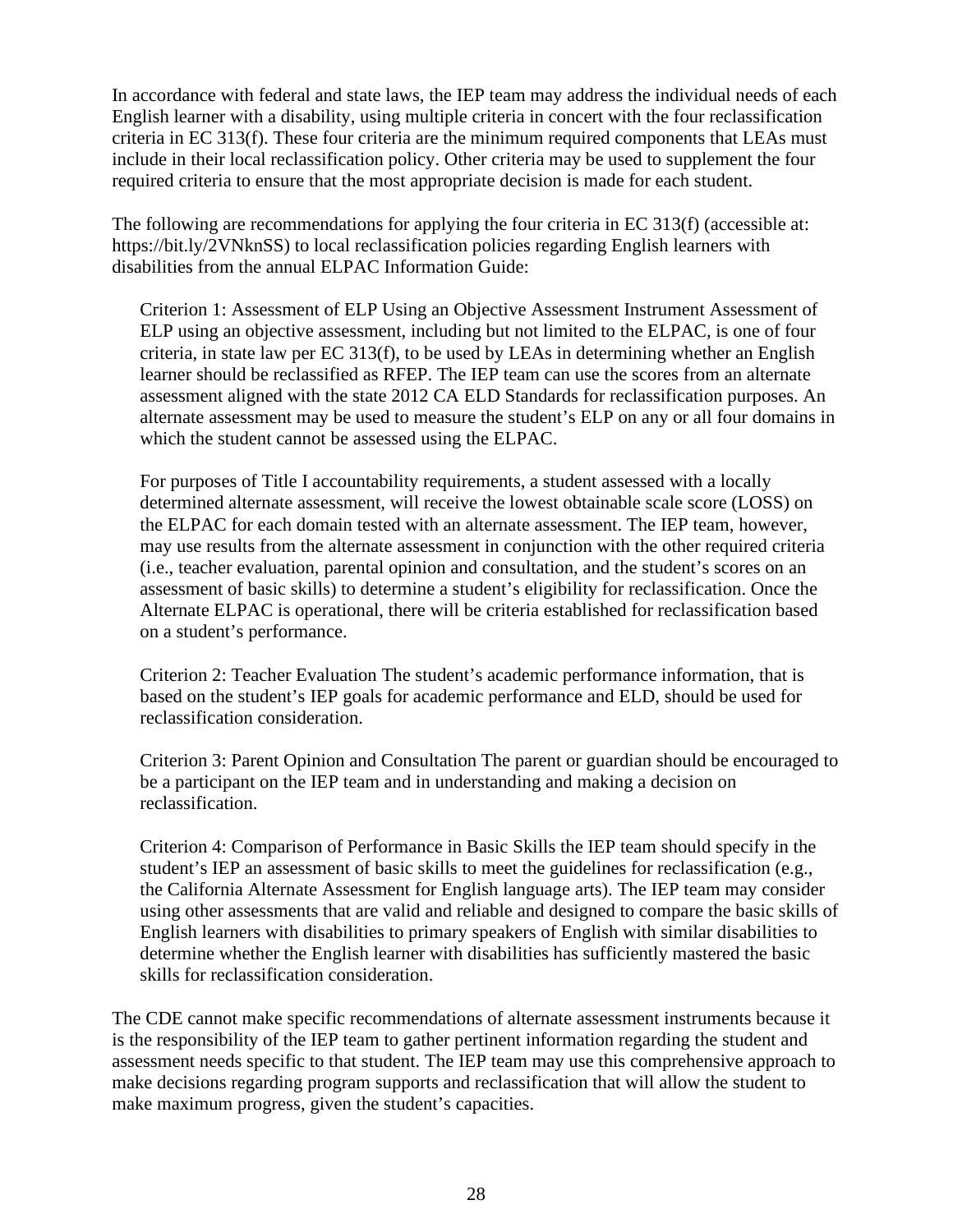Basic skills criteria:

- 1. A student's score on the test of basic skills (e.g., the CAASPP for ELA or the CAA for ELA) in the range from the beginning of the Basic level up to the midpoint of the Basic level suggests that the student may be sufficiently prepared to participate effectively in the curriculum and should be considered for reclassification. The LEAs may select a cut point in this range.
- 2. Students with scores above the cut point selected by the LEA should be considered for reclassification.
- 3. For students scoring below the cut point, LEAs should attempt to determine whether factors other than ELP are responsible for low performance on the test of basic skills (e.g., the CAASPP for ELA or the CAA for ELA) and whether it is reasonable to reclassify the student.
- 4. For students in grade twelve, the grade eleven CAASPP for ELA results may be used, if available.
- 5. For students in grade one, LEAs should base a decision to reclassify on ELPAC results, teacher evaluation, parent consultation, and other locally available assessment results (California Practitioners' Guide for Educating English Learners with Disabilities, 2019).

#### *Application of the Four Criteria to Students with Disabilities*

The California Practitioners' Guide for Educating English Learners with Disabilities, 2019 provides guidance to professionals regarding decisions about whether or not to reclassify a student with disabilities as follows:

#### **Promoting Collaboration between Special Education Experts and English Learner**

Specialists LEA leaders can offer school discussion guides and professional learning community discussions that facilitate conversations between special education and English learner staff on developing and implementing integrated special education and English learner services, including collaboration around reclassification decisions. It is important to note that IEP services must be delivered according to the IEP; however, special education staff members should provide linguistically appropriate services when accommodating the disability. LEA teams could come together with school-based teams to review individual student cases and offer support for making reclassification decisions for English learner students with IEPs.

#### **Pathways to Reclassification for Students with Disabilities**

The Council of Chief State School Officers (CCSSO) recently published a Framework for Exiting English Learners with Disabilities from English Learner Status. In this nationallevel resource, the authors describe three broad pathways for English learner students with disabilities to exit English learner status:

• Pathway 1: English learners with disabilities who are able to demonstrate English language proficiency in all four domains (listening, speaking, reading, writing) with or without accommodations.

• Pathway 2: English learners with significant cognitive impairments who are assessed using an alternate ELP assessment process.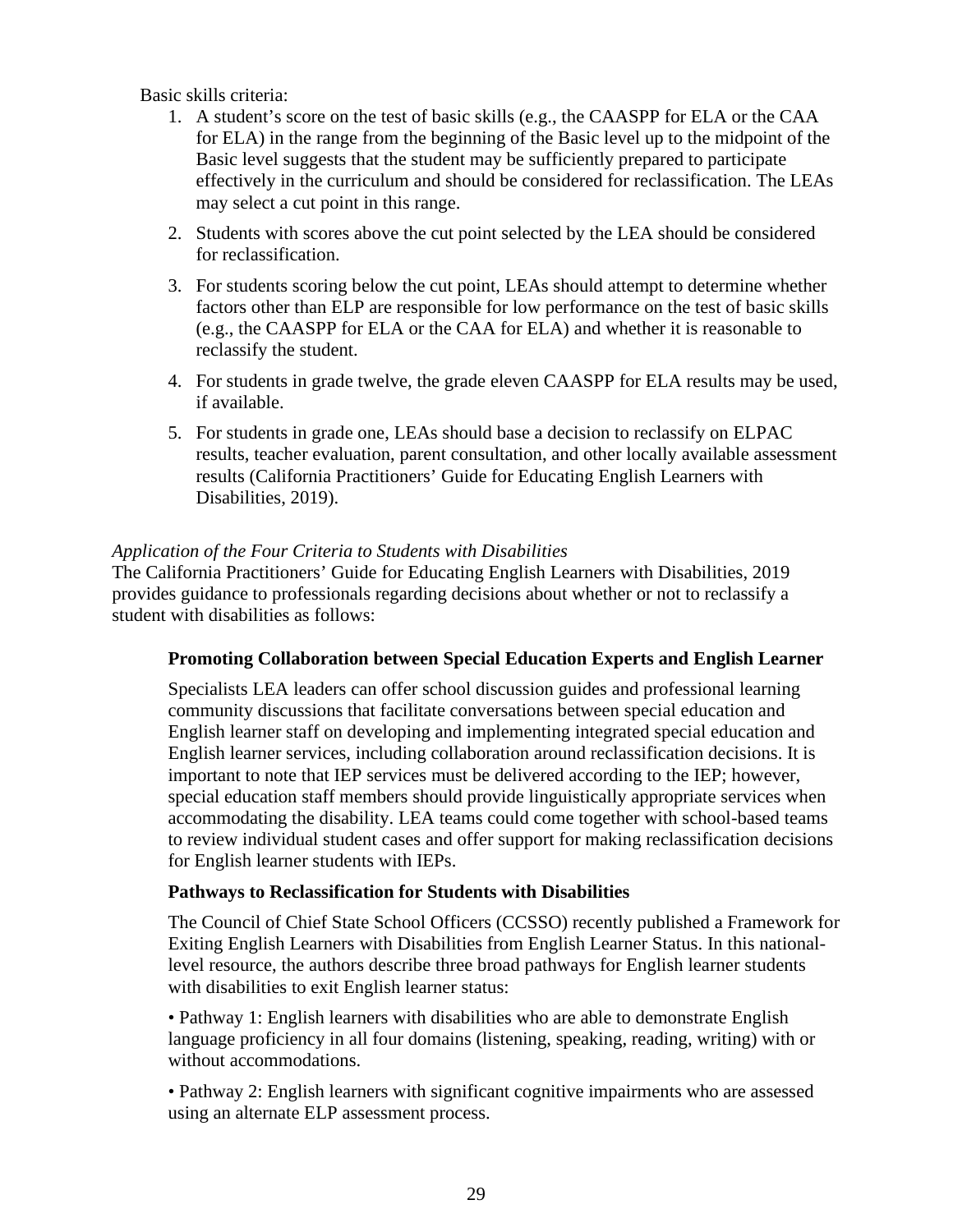• Pathway 3: English learners with disabilities whose disabilities preclude assessment in one or more domains on the English language proficiency assessment and there are no appropriate accommodations for the affected domain(s).

For each pathway, the authors provide guidance on the composition of the IEP team and the body of evidence (including specific, high-priority evidence and evidence to include if possible) for educators to consider when making reclassification decisions for English learners with disabilities who may not be able to demonstrate their proficiency due to factors not related to a language difference.

It may be best practice for reclassification teams to consider whether or not the impact of a student's disability, "other than English language proficiency", is a contributing factor to the student's low achievement on standardized tests of basic skills or CAASPP/CAA. If the team determines that low performance (lower than the beginning point of "basic") is due to a disability rather than English language proficiency and the student has acquired language proficiency, they must document this when making the decision of whether or not the student has met the fourth criteria.

#### **In addition, some students with disabilities, as designated in their IEP, take the alternate statewide tests such as the California Alternate Performance Assessment (CAPA). Reclassification/IEP teams may results from other alternate test measures such as CAPA results to inform whether or not a student has acquired the basic skills in English at their functional level.**

It is important for reclassification teams (be it the IEP team or other multi-disciplinary reclassification team) to remember the purpose for identifying students as English learners when making a determination if an English learner has acquired sufficient English skills or fluency to perform successfully in academic subjects without ELD support. It is not advisable for educators to make hasty decisions when deciding whether or not to reclassify a student based solely on the student having a disability. English language development is a valuable service that specifically targets the skills required to be fluent in English. If the reclassification team feels a student would still benefit from an ELD program because he or she has not fully developed English language proficiency, reclassification may not be appropriate. Districts/LEAs are advised to seek further guidance from the CDE if they have questions about reclassification of students with disabilities.

# (**See SELPA78: English Learner with Special Needs Reclassification Worksheet**)

See the *Meeting the Needs of English Learners with Disabilities* guidebook for sample reclassification scenarios and frequently asked questions.